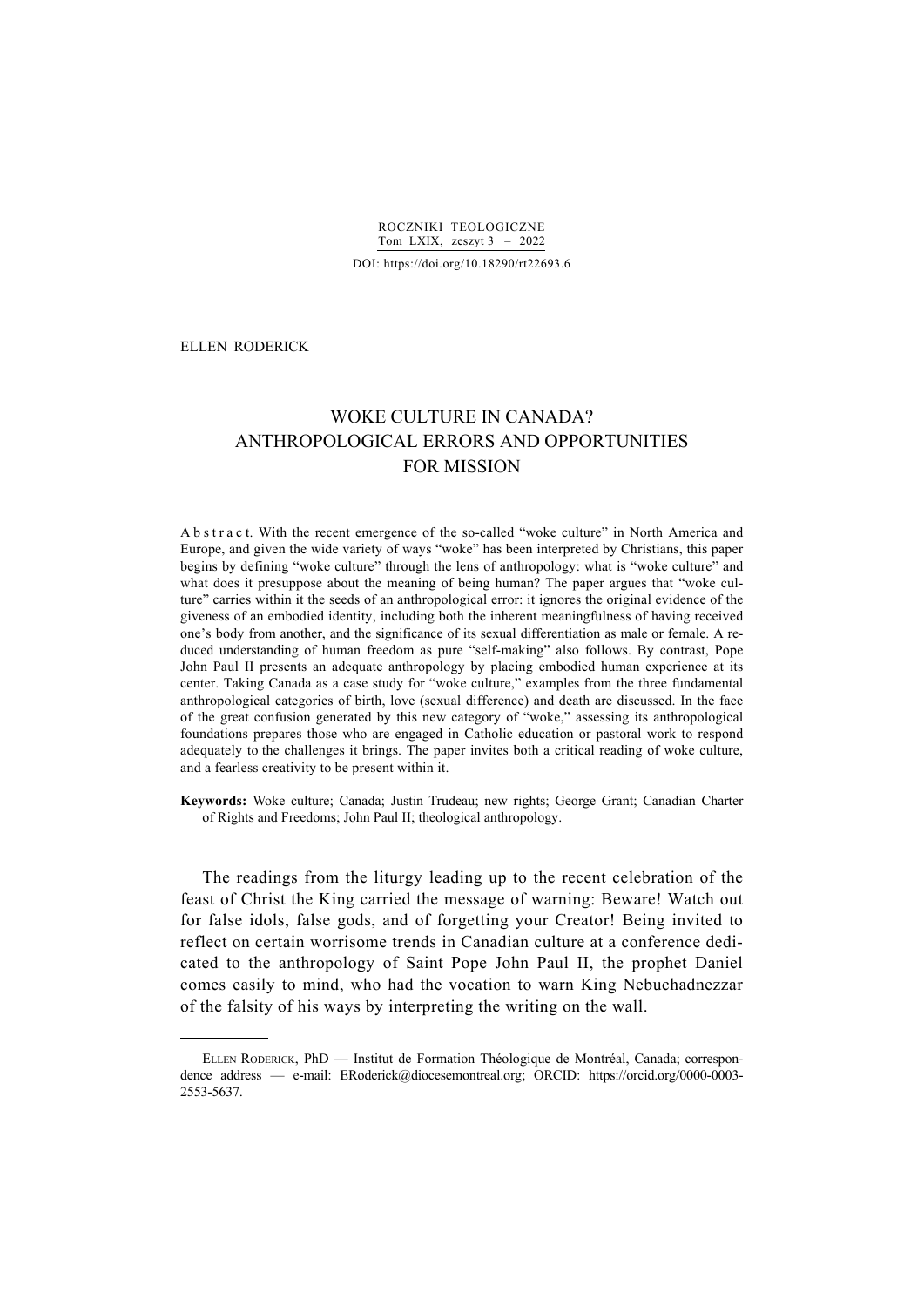Mene, mene, takel, parsin (Dan 5:25). It is in this spirit of attempting to interpret certain signs in Canadian culture, it's so called "anthropological" writing on the wall, that I offer my presentation this afternoon. I do not claim to have the prophetic gifts of Daniel! The decision to offer a panorama of our cultural "the writing on the wall" necessitates that the theological and ontological reflections will remain somewhat superficial. This brief presentation will also of necessity leave out important elements of Canadian culture. Given these constraints, what can be gained from such an analysis? "Now more than ever the world needs to rediscover the meaning and value of the human being in relation to the challenges we face," said Pope Francis in a recent message to the Plenary Assembly of the Pontifical Council for Culture which had as its theme *Rethinking Anthropology – A Necessary Hu*manism.<sup>1</sup> In front of the challenges we face due to a movement popularly referred to as "woke" culture or the culture of the "new rights,"<sup>2</sup> it is timely to explore the anthropological basis of this cultural proposal- what does it tell us about being human? We feel compelled and responsible to engage with this new paradigm of meaning and put it in dialogue with biblical anthropology following the groundwork prepared for us by the previous pontificates and the Second Vatican Council.

We live in a "cancel culture" that thrives on finger pointing and condemnation, however this paper is not offered in this spirit. The aim of assessing what is being called Canada's "anthropological error" is not principally to condemn the culture but to offer clarity where there is confusion, and hope where there is fear. Of course, the Holy Spirit has been given to us to "convince the world of sin." However, as John Paul II wisely pointed out, the purpose of this convincing the world of sin is not to condemn the world, but so that the Church "can demonstrate that evil can be overcome if we open ourselves" to the love of  $God.$ <sup>3</sup> The aim of pointing out errors

 $\overline{\phantom{a}}$ <sub>1</sub> <sup>1</sup> Pope Francis, "Video Message of the Holy Father to mark the conclusion of the Plenary Assembly of the Pontifical Council for Culture," Holy See, accessed December 12, 2021. https://www. vatican.va/content/francesco/en/messages/pont-messages/2021/documents/20211123-videomessagggioplenaria-pcc.html. 2

 $2$  We are using the term the "new rights" in the sense accorded to the term by Fr. Julian Carron and others who see the rise of a rights reflecting a new anthropology being codified in Western democratic countries. See Julian Carron, *Disarming Beauty Essays on Faith, Truth, and Freedom*  (Indiana: University of Notre Dame Press, 2007) and Marta Cartabia, "The Challenges of 'New Rights' and Militant Secularism, Universal Rights in a World of Diversity. The Case of Religious Freedom," Pontifical Academy of Social Sciences, Acta 17, 2012, accessed December 14, 2021, http://www.pass.va/content/dam/scienzesociali/pdf/acta17/acta17-cartabia.pdf. 3

<sup>&</sup>lt;sup>3</sup> Pope John Paul II, *Memory and Identity: Conversations at the Dawn of a Millenium* (New York: Rizzoli, 2005), 7.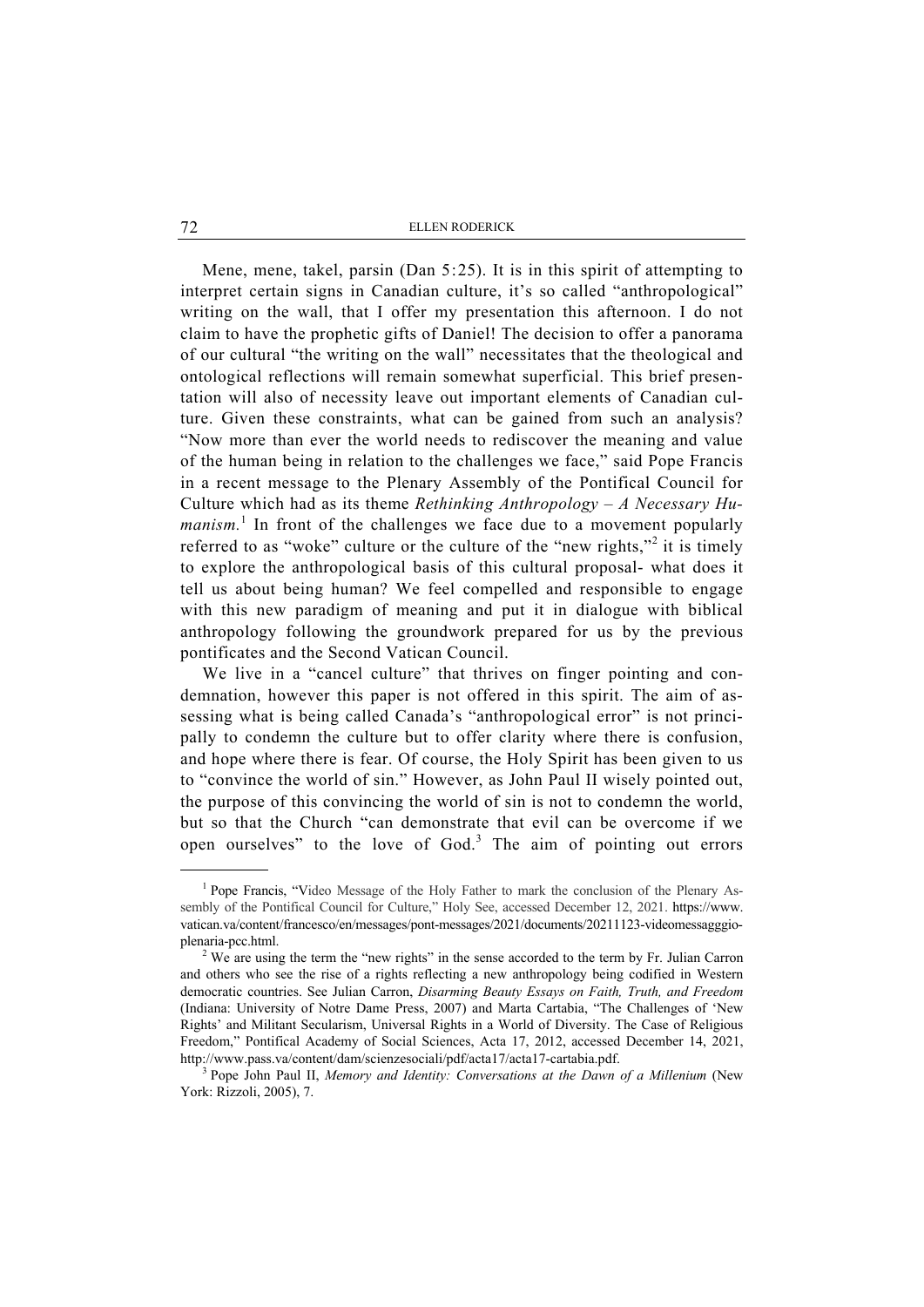and ideologies is above all pastoral: to help people encounter the living God, as did the prophet Daniel, and in so doing, discover their identity as sons and daughters of God.

Our approach as a Church to "woke" culture and to the plethora of "new rights" must be approached concurrently on two mutual fronts. The first is the front of ideas- the need to name and clarify the new anthropological paradigm. The second is the front of our cultural presence- what does Christ ask of us in this culture? What sort of witness of required by Christians? This two-fold method suggests itself indeed by the Incarnation, where the Word become flesh, where the Word became a Presence. Christianity holds together the tension between ideas and life, and we are responsible for both. Pope Francis echoed this sentiment in his above-mentioned message: "Today, a revolution is underway — yes, a revolution," writes Pope Francis, " — that is touching the essential nodes of human existence and requires a creative effort of thought and action. Both of them." What sort of creative thought and action are asked of us Catholics in front of this so called "woke culture"?

The aim in this paper is to offer a brief diagnosis Canada's anthropological error vis-a-vis "woke culture" and to offer insights of a pastoral nature for how Christians can embody our mission in these unique circumstances. Following Pope Francis' indication, this paper will address both the ideas underlying this culture and suggest creative actions for witnessing to our faith within it.

We will begin by clarifying why wokeness is popularly attributed to Canada, and in so doing, clarify what is meant by "woke." We will then look at the definition of culture in Pope John Paul II's encyclical *Centesimus Annus* which will provide us the lens through which we will then look at examples from Canadian culture that express this previously defined notion of woke. This exploration of certain manifestations of what I will be calling Canada's "anthropological error" will be the heart of the paper: how have the fundamental human experiences of birth, love and sexual difference, and death been transformed by an understanding of so-called "new rights" embodied in woke culture? By way of conclusion, we will offer insights about Christian presence in such a culture. $4$ 

 $\overline{\phantom{0}}$  We have made the decision to not include in this discussion Canada's and the Canadian Catholic Church's reckoning with the history of the Indian Residential schools. Although it is very relevant, it seemed too large and sensitive an issue to try to discuss in this short paper. For more information, please see the work of Canada's Truth and Reconciliation Commission: https://nctr.ca/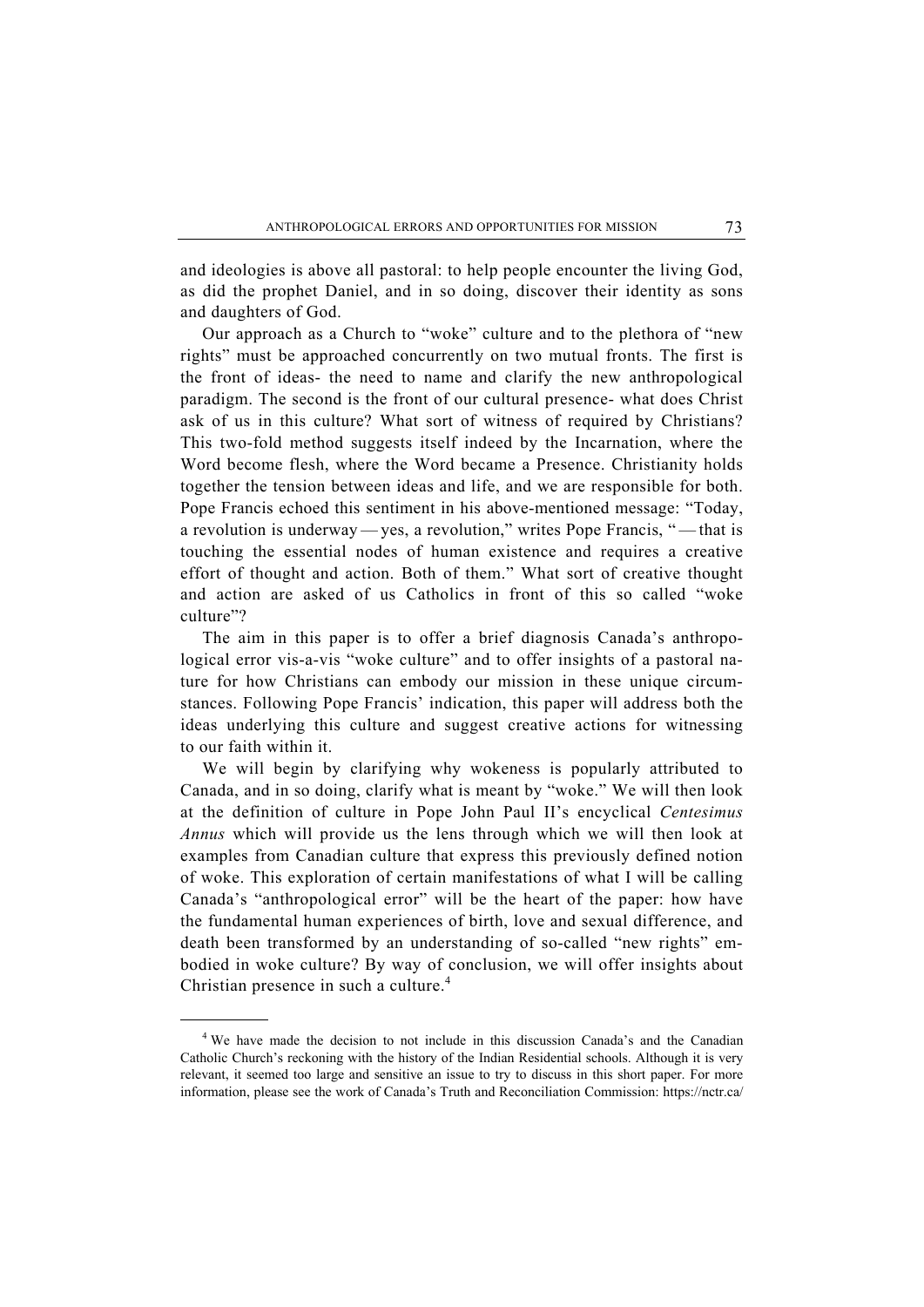As the director of a diocesan Centre for Marriage, Life and Family in the secular city of Montreal, and a professor and member for the formation team at our diocesan seminary, I would be remiss if I did not share the reasons for my hope in front of this culture. It is not a hope based in our capacity to wholly correct the "anthropological error," and reverse political and legal decisions. It is Christ's presence in the Church and in the communion of believers, that continues to encounter men and women of today that gives me hope for tomorrow.

# IS CANADA WOKE?

Is Canada a quintessentially "woke" country? On my own reading of Canadian culture and politics, my immediate answer was no. I did not see the signs of what I thought was a particularly American phenomenon. However, to expand my horizons, I approached colleagues and friends who teach at Canadian universities as well as recent graduates to ask them about woke culture, for it is well known for its manifestation in universities. "What is woke culture? Do you see this at your school? Where so you see wokeness in politics?," I asked them. As is turns out the majority of people had a very vague notion of the meaning of "woke." There was a general sense that it had to do with political correctness, sensitivity to social justice issues, and the Black Lives Matter movement. In general, most people who were familiar with its meaning though it was more an issue in the United States and in the world of social media.

Next, I turned toward social media to seek to better understand this perceived connection between Canada and wokeness. To my surprise, a quick search of the terms "Canada" and "woke" led me to a plethora of search results from mostly British and American newspapers and magazines associating Canada with wokeness. Not Canada in general, but specifically linking our Prime Minister, Justin Trudeau, to a culture of "wokeness." Here are some of the headlines which have captured the attention of an international audience over the past few years: "Justin Trudeau is the King of Woke,"<sup>5</sup> "Justin

records/reports/, accessed December 14, 2021. See also the statements of the Canadian Conference of Catholic Bishops regarding the Indian Residential Schools, accessed December 14, 2021, https://www.cccb.ca/indigenous-peoples/indian-residential-schools-and-trc/. 5

 $<sup>5</sup>$  Michael Tobe, "Justin Trudeau is the King of Woke — And Canada is Finally Tired of His Hubris,"</sup> *The Telegraph,* September 5, 2011, accessed December 14, 2021, https://www.telegraph.co.uk/news/ 2021/ 09/05/ justin-trudeau-king-woke-canada-has-finally-tired-hubris.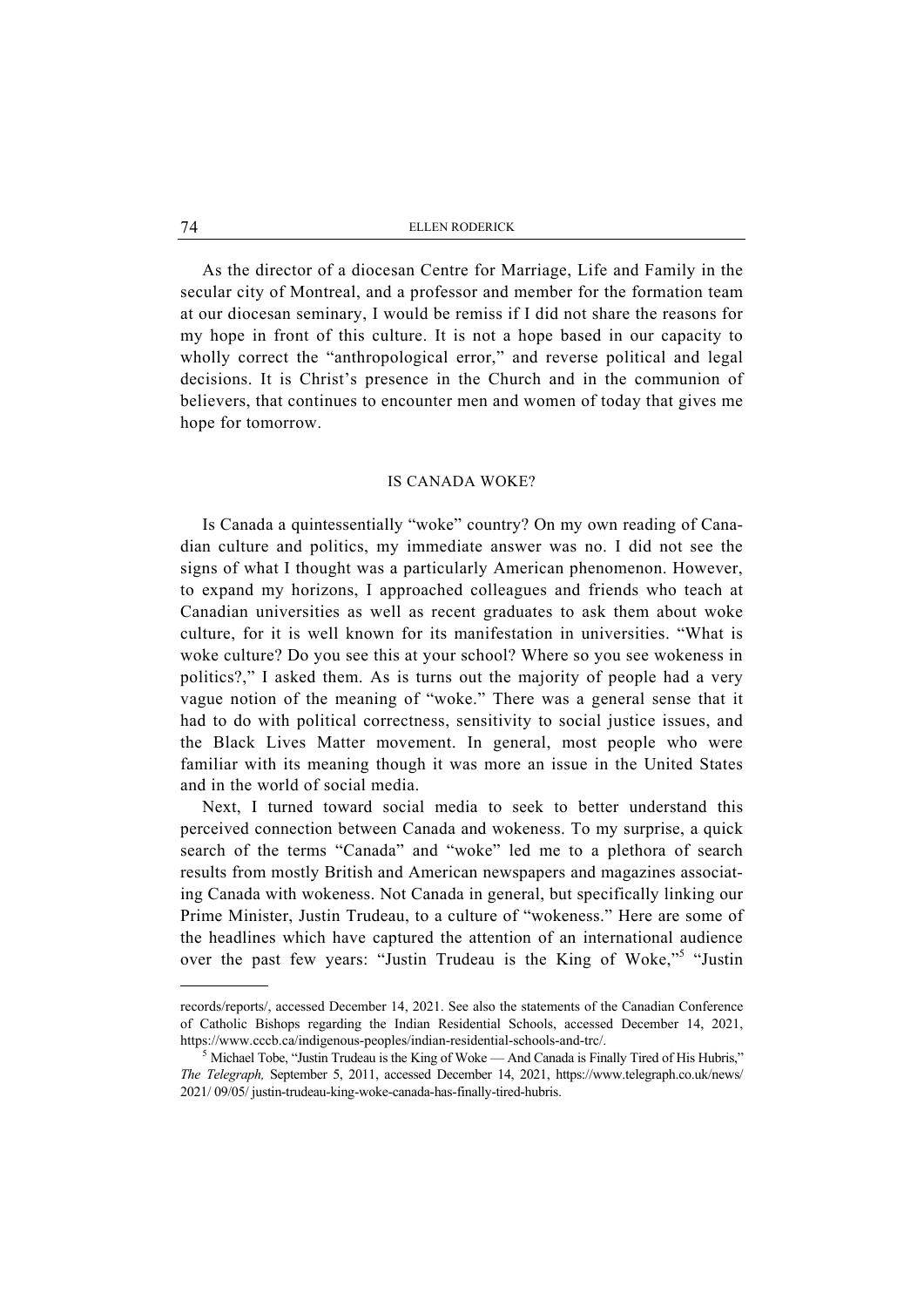Trudeau and the 'Woke' Generation"<sup>6</sup>; "Justin Trudeau, Woke Wordsmith"<sup>7</sup>; "The Woke Will Always Break Your Heart,"<sup>8</sup> and my personal favorite, "Justin Trudeau, Canada's Wizard of Woke Has Lost His Magic."<sup>9</sup> Here I found the missing link between wokeness and Canada: our young handsome Prime Minister who came to power in 2015 at the age of 42. As these catchy headlines communicate, our self-proclaimed feminist Prime Minister has captured the imagination of the world as being quintessentially "woke."

What does woke mean in this context? From the articles above, it means constant apologizing for past wrongs both his personal mistakes and those of the country; refusal to use gendered language such as 'mankind' in public preferring to speak instead of 'people kind' for example; advocating for a perfect equality between men and women in his cabinet; espousing a so called "feminist" international development policy with abortion and reproductive rights at its center; always being the star of the gay pride parades with his wife and young children; identifying himself with environmental causes; advocating for abortion rights and promising to do all he can to silence groups and organizations that seek to support pregnant women who find themselves in precarious circumstances. More examples could be found in the articles listed above. However, this hodge-podge mix of political correctness and the advancement of the "new rights" does not seem to fit the definition of woke culture that is emerging from the United States. Having established a plausible link between Canada and woke culture, let us know turn our attention to the American experience of woke culture. As was mentioned into the introduction, I am not convinced that labelling Canada's anthropological error woke is altogether accurate, and I hope this brief exploration will help in communicating why.

 <sup>6</sup> Margaret Wente, "Justine Trudeau and the 'Woke' Generation," *The Globe and Mail,* June 14, 2019, accessed December 14, 2021, https://www.theglobeandmail.com/opinion/article-justin-trudeauand-the-woke-generation/. 7

<sup>&</sup>lt;sup>7</sup> "Justin Trudeau, Woke Wordsmith," Spike-Online Magazine, accessed December 14, 2021, https://www.spiked-online.com/2021/05/05/justin-trudeau-woke-wordsmith/. 8

Stephen Marche, "The Woke Will Always Break Your Heart," *The Atlantic Magazine*, October 3, 2019, accessed December 14, 2021, https://www.theatlantic.com/ ideas/archive/2019/ 10/trudeaus-progressive-style/ 599203/. 9

Roger Boyes, "Justin Trudeau, Canada's Wizard of Woke Has Lost His Magic," *The Times,* October 23, 2019, accessed December 14, 2021, https://www.thetimes.co.uk/article/justin-trudeaucanadas-wizard-of-woke-has- lost-his-magic-8tz0p303m.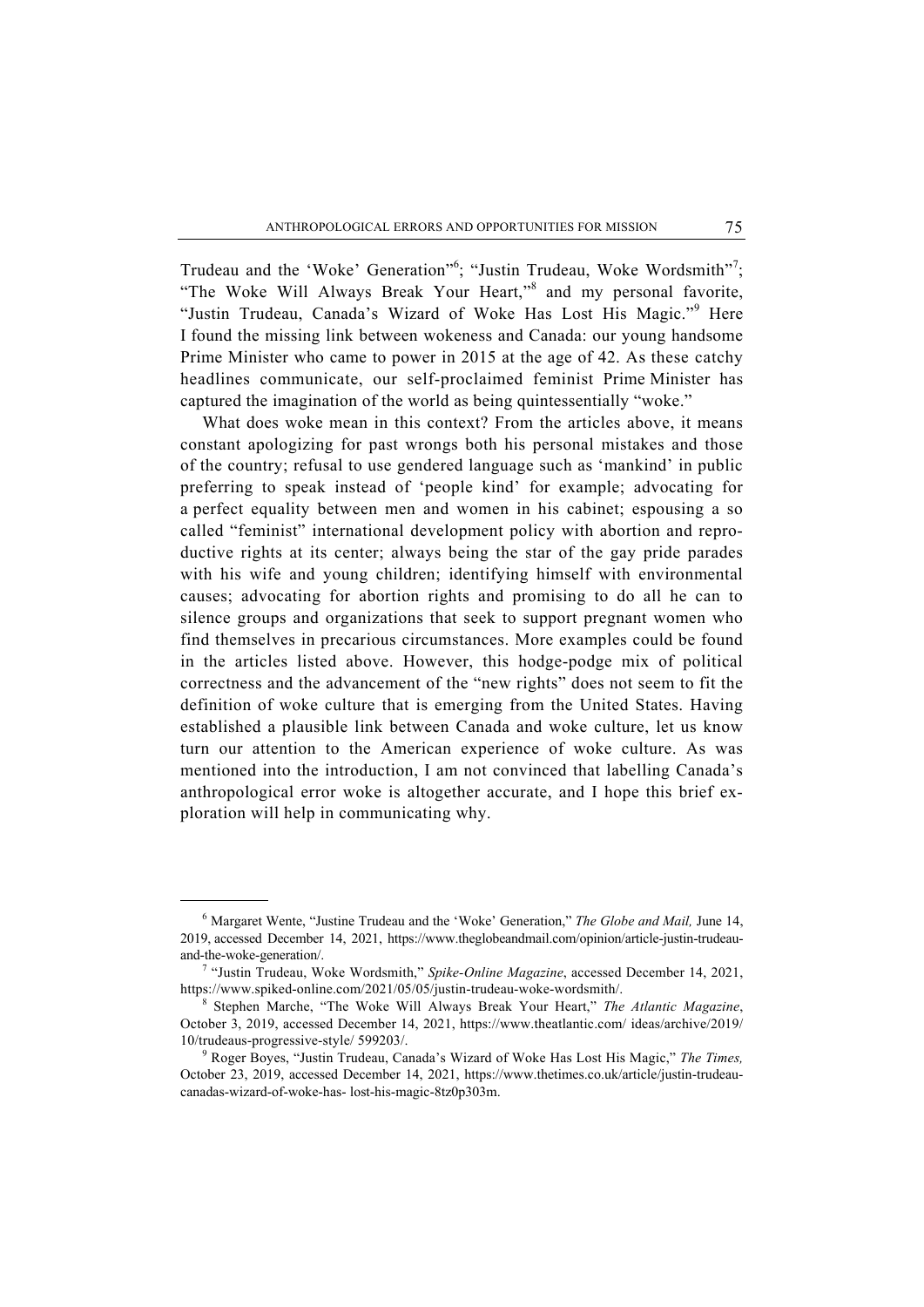# WOKE CULTURE IN AMERICA

Let's begin with a straightforward definition of woke which was added to the Oxford English dictionary in 2007. "Woke, adjective: Originally: wellinformed, up-to-date. Now chiefly: alert to racial or social discrimination and injustice; frequently in *stay woke*."10 Its origins in African American community in the early  $20<sup>th</sup>$  century in reference to alertness of racial and social injustices have been well documented.<sup>11</sup> The term gained prominence especially through the Black Lives Matter movement and in the rise of Critical Race Theory as a lens through which to interpret the history of marginalized groups, especially the treatment of Black slaves in American history.<sup>12</sup>

Its meaning can seem elusive as woke is used both positively and pejoratively: On the one hand, it connotes a healthy sense of realism towards past and present racism and the desire to seek justice. On the other, it is used in an ironic sense to critique what is seen as an exaggerated, public concern for hot button issues related to minority groups.

And its origins? The confusion continues: In his comments on woke culture, the American Bishop Robert Barron attributes its origins to the French Enlightenment ideals that have been embraced by intellectuals at American universities where he sees this woke culture is playing out.<sup>13</sup> On the other hand, when asked about this attribution this summer, the eminent French political philosopher Pierre Manent replied pointed the finger back to America: "It comes from the American campuses that were naïve enough to take seriously highfalutin ratiocinations of cocky French *philosophes*."<sup>14</sup>

Lastly, how are Catholics supposed to position themselves in front of woke culture? Headlines in the popular Jesuit magazine America have

<sup>&</sup>lt;sup>10</sup> Katy Steinmetz, "The Oxford English Dictionary Just Added 'Woke.' It's Older Than You Might Think," *Time Magazine*, June 25, 2017, accessed December 14, 2021 https://time.com/ 4830959/oxford-english-dictio nary-woke. 11 Aja Romano, "A History of 'Wokeness'," *Vox Magazine*, October 9, 2020, accessed December

<sup>14, 2021,</sup> https://www.vox.com/ culture/2020. 12 See Janel George, "A Lesson on Critical Race Theory," *Human Rights Magazine*, January

<sup>11, 2021,</sup> accessed December 14, 2021, https://www.americanbar.org/groups/crsj/publications/ human\_rights\_magazine\_home/ civil- rights-reimagining-policing/a-lesson-on-critical-race-theory/. 13 Bishop Robert Barron, "Has Liberalism Failed? Bishop Barron Presents: A Conversation

Featuring David Rubin," premiered November 2, 2020, accessed December 14, 2021, https:// www.youtube.comwatch?v=tctSwn04VR8.<br><sup>14</sup> Nathaniel Peters and Pierre Manent, "Europe and America After COVID: An Interview

with Pierre Manent," *Public Discourse: A Journal of the Witherspoon Institute*, June 12, 2021, accessed December 14, 2021, https://www.thepublicdiscourse.com/2021/06/76281/.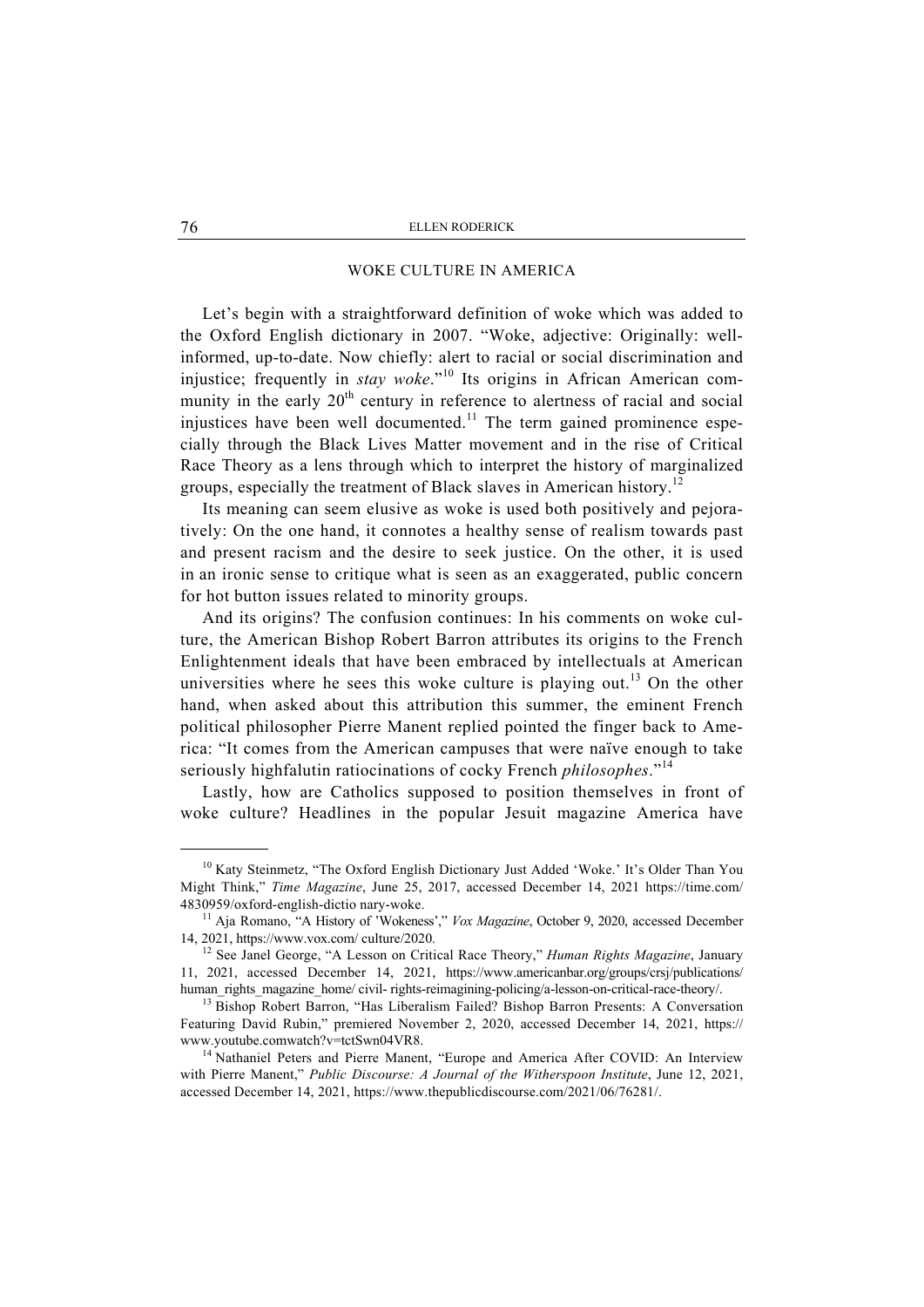heralded that Catholics should be woke for its part of the tradition of Catholic Social Teaching.<sup>15</sup> On the other hand, Rod Dreher, the author of the Benedict Option and editor of the American Conservative has argued that it is a movement that attacks the foundations of Western civilization.<sup>16</sup>

The evangelical theologian Owen Strachan, Senior Fellow at Family Research Council's Center for Biblical Worldview, has taken on the challenge of defining woke culture for a Christian audience in his latest book *Christianity and Wokeness: How the Social Justice Movement Is Hijacking the Gospel - and the Way to Stop It*. 17 Identifying the intellectual roots of wokeness, Strachan defines it in the following way: "Wokeness is first and foremost a mindset and a posture borne of Critical Race Theory and related systems of thought. The term itself means that one is "awake" to the true nature of our society where so many fail to see it. In the most specific sense, this means one sees the comprehensive inequity of our social order and the corresponding need for racial and social justice."<sup>18</sup> The Columbia Law School Professor Kimberlé Crenshaw is well known for her legal contribution to the development of Critical Race Theory and related systems of thought to which Strachan is referring.<sup>19</sup> She coined the related term "intersectionality" in a 1989 academic paper "to describe how race, class, gender, and other individual characteristics "intersect" with one another and overlap."<sup>20</sup> In her own words, Crenshaw says that Critical Race Theory (C.R.T.) is "more a verb than a noun." "It is a way of seeing, attending to, accounting for, tracing and analyzing the ways that race is produced," she says, "the ways that racial inequality is facilitated, and the ways that our

<sup>&</sup>lt;sup>15</sup> Kathleen Bonnette, "Catholics: Embrace being woke: it's part of our Catholic tradition," *America: The Jesuit Review,* May 26, 2021, accessed December 14, 2021, https://www. americamagazine.org/politics-society/2021/05/26/wokeness-pastoral-cycle-see-judge-act-240639. 16 Rod Dreher, "Idols, Identity Politics and Lies of Our Age," Public Lecture at Patrick Henry

College, March 25, 2021, accessed December 14, 2021, https://www.youtube.com/watch?v= 3q3Omo2K2m0&t=721s. 17 Owen Strachan, *Christianity and Wokeness: How the Social Justice Movement is Hijacking* 

*the Gospel — and the Way to Stop It* (Oregon: Blackstone Publishing, 2021).<br><sup>18</sup> Owen Strachan, "What Does it Mean to be "Woke" and How Does Church Discipline Ap-

ply?," *Patheos*, October 14, 2021, accessed December 14, 2021, https://www.patheos.com/blogs/ thoughtlife/2020/10/what-does-it-mean-to-be-woke-and-how-does-church-discipline-apply/. 19 "What is Critical Race Theory and Why is Everyone Talking About it?,"*Columbia Uni-*

*versity News*, July 1, 2021, accessed December 14, 2021, https://news.columbia.edu/news/ whatcritical-race-theory-and-why-everyone-talking-about-it-0. 20 Jane Coaston, "The Intersectionality Wars," *The Vox Magazine*, May 28, 2019, accessed

December 14, 2021, https://www.vox.com/the-highlight/2019/5/20/18542843/intersectionalityconservatism-law-race-gender-discrimination.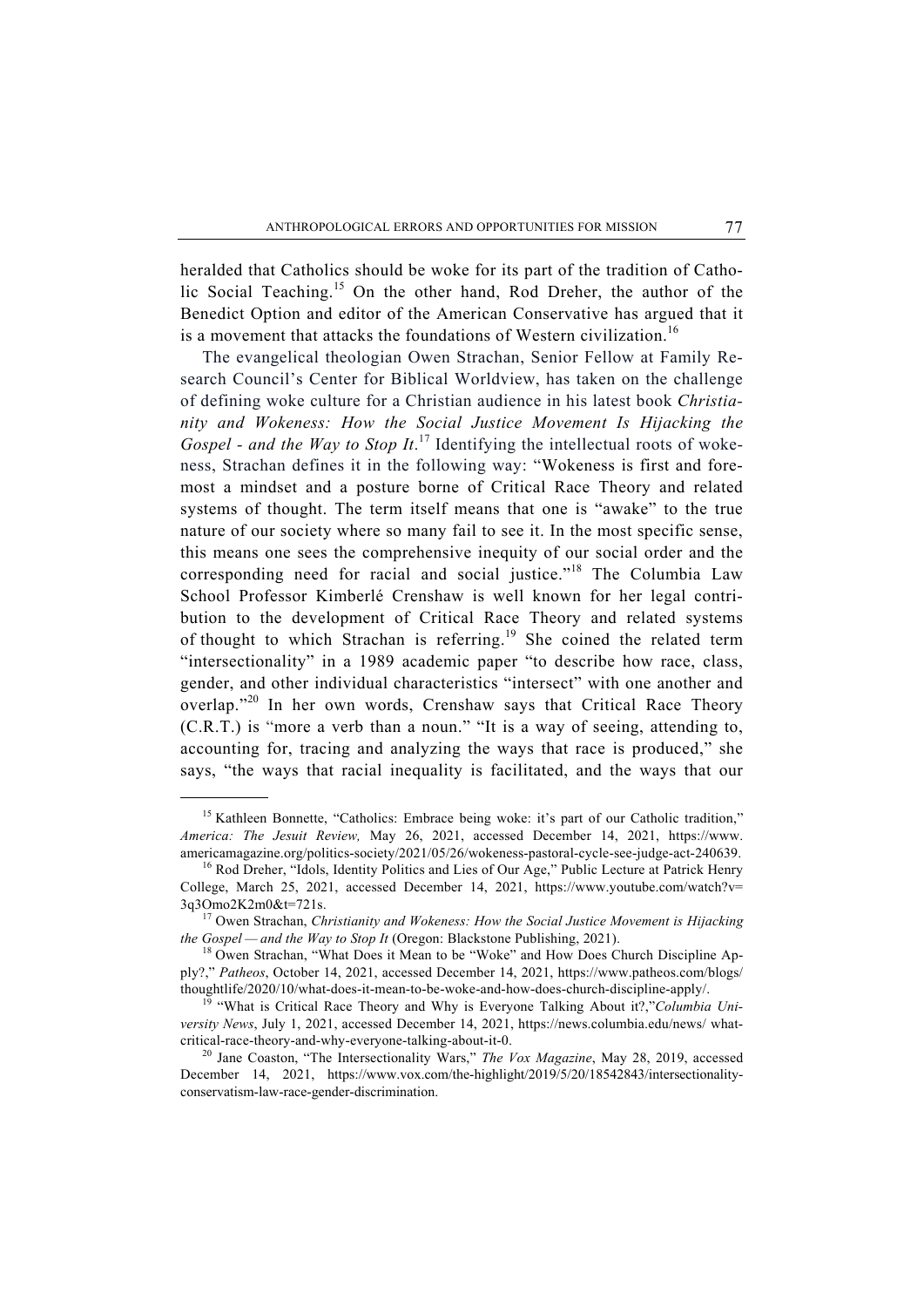history has created these inequalities that now can be almost effortlessly reproduced unless we attend to the existence of these inequalities."<sup>21</sup>

According to Strachan, Critical Race Theory and intersectionality offer not only a lens through which to understand racial injustice in society but a vision of society as a whole where relations of power and domination are paramount. What does this mean for Christians? To paraphrase him, woke culture sees the world in terms of power, whereas Christianity sees the world in terms of love. Catholic Social Teaching is also concerned with notions of justice, sin, forgiveness, reparation and solidarity, but all have their basis in a theology and an ontology of love; God who revealed himself as love is both Creator and Redeemer. Woke culture is also concerned with justice but lacks these theological, ontological and anthropological horizons of Catholic Social Teaching and this is where it becomes problematic. Strachan's approach of comparing and contrasting the biblical world view with that of wokeness is helpful for it brings to the fore first principles of the woke worldview that are less easily grasped at first glance, as well as helping us Christians become more conscious of the novelty of a biblical worldview and our tradition of social doctrine that we often take for granted.

While it is beyond the scope of this paper to enter too deeply into these foundational insights of "wokeness," we are now in a position to ask ourselves if Canada is a woke culture. Is Trudeau quintessentially "woke" in the strict definition of the term? If we look at Crenshaw's definition of CRT and Strachan's criticism of woke culture, the answer is no. While it is certainly present, Canada does not seem to have the same dominance of woke culture in terms of CRT as is manifested south of our border. Is it helpful for our purposes to assess Canada's culture as woke? In keeping with the notion of woke in the headlines cited above, we can affirm that Canada is advancing a "light" woke culture, in the sense of unabashedly advancing the so called "new rights." Under his leadership is Canada advancing and enshrining an anthropological error in its laws and policies? Yes, we can say so with certainty.

But a Prime Minister alone does not a country make, nor a culture make. The final link in this argument equating Canada and woke culture is the *Canadian Charter of Rights and Freedoms*. 22 What is this Charter and why it is of interest? Crafted by Prime Minister Justin Trudeau's father Pierre Elliot

 <sup>21</sup> Jacey Fortin, "Critical Race Theory: A Brief History," *The New York Times,* November 8, 2021, accessed December 14, 2021 https://www.nytimes.com/article/what-is-critical-race-theory.html.

<sup>22</sup> See the *Canadian Charter of Rights and Freedoms,* accessed December 14, 2021, https://laws-lois.justice.gc.ca/eng/const/page-12.html.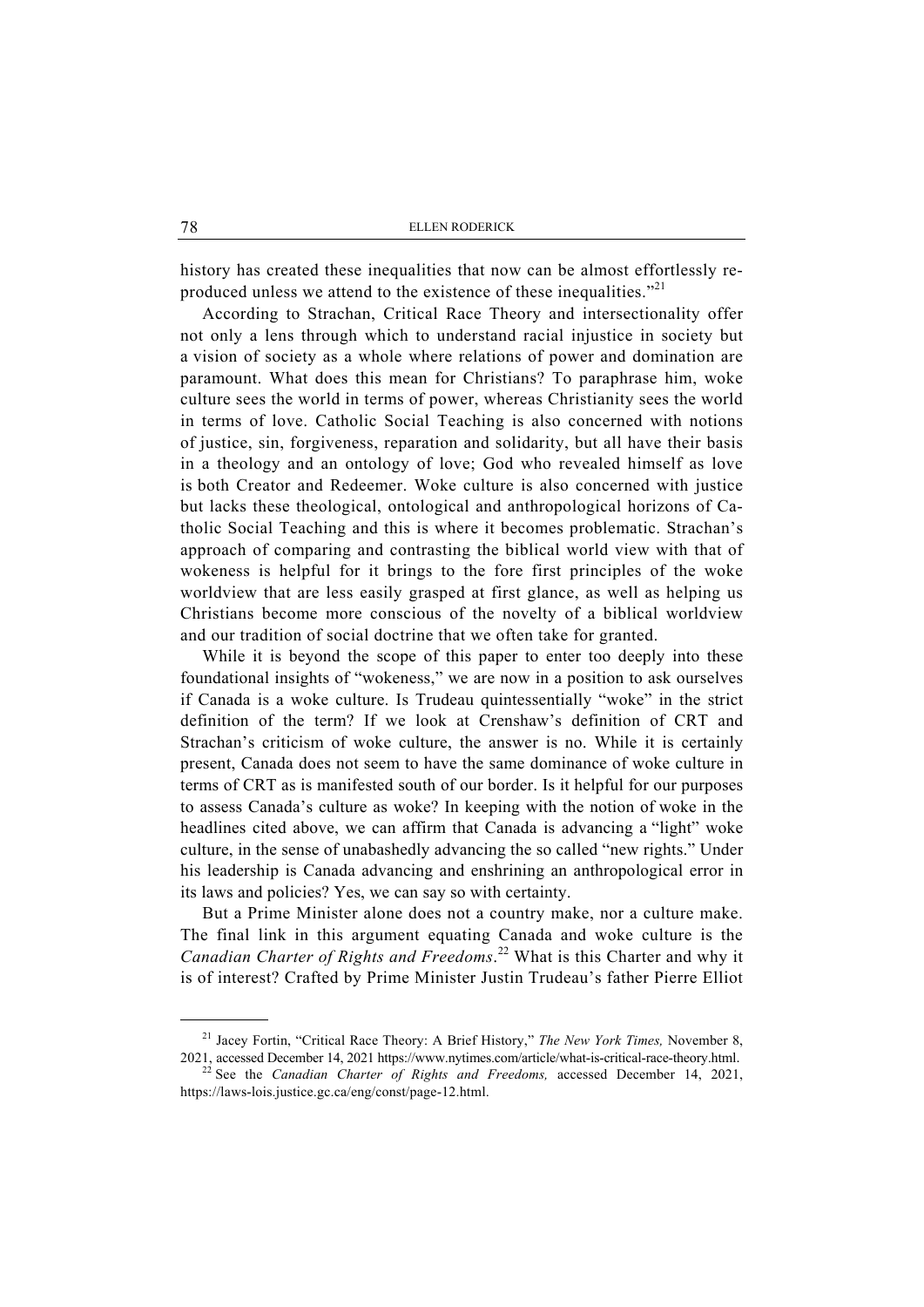Trudeau when he was Minister of Justice, this Charter sought to make Canada's Constitution independent of the British Parliament in 1982. Since 1982, the Charter has slowly shaped Canadians understanding of rights and freedoms. While it covers a wide range of rights and freedoms that would be typical of any democratic country, appeals to so called Charter "values" have been advanced to promote abortion, euthanasia, and gender ideology.

The facility of Trudeau and his government as well as Canada's Supreme Court to introduce laws and to expand rights under what is being called a woke agenda is due above all to the Charter and the understanding of rights that it espouses. This argument has been advanced by Scott Yenor in a review of Hugh Donald Forbes book *Multiculturalism in Canada: Constructing a Model of Multiculture with Multicultural Values*. 23 In this book, the political philosopher Forbes warns of the potent mix of a policy of multiculturalism and the Charter of Rights and Freedoms that can lead to disaster. Linking the Charter and woke culture, Yenor asks: "What is the endgame of the woke revolution?" "The movement is hostile to the old ways. New ways of thinking are emerging. A new way of life is emerging, too- he warns- and with a new understanding of politics," he concludes. Any nation who follows in Canada's footsteps, he warns, will end up with an apathetic body politic that embraces without much resistance what he calls Canada's "transgender empire," and an omnipresence of government bureaucracy seeping into more elements of personal life: "It delivers internal chaos, as it strikes at natural attachments and cultivates inhumane dreams. Its social glue is none too sticky: It delivers a freedom provided by human rights commissions, the equality of an increasingly deceptive quota system, and an authenticity that masks accommodation and silence."<sup>24</sup> While this may not be a balanced portrayal of the whole of Canadian culture, one cannot disagree with the characteristics that Yenor points out. To help us enter more deeply into the link between the Charter and the anthropological error that Yenor and Forbes are suggesting, let us look briefly at the Canadian philosopher George Grant's reading of how "rights" have been interpreted in Canada's legal tradition. This will be of necessity a very brief introduction, but I believe it to be helpful nonetheless.

 <sup>23</sup> Scott Yenor, "Lament for a Nation," *First Things Magazine*, June 21, 2021, https://www. irstthings.com/web-exclusives/2021/06/lament-for-the-nations, accessed December 14, 2021. See also High Donald Forbes, *Multiculturalism in Canada: Constructing a Model of Multiculture*  with Multicultural Values (New York: Palgrave Macmillian, 2019).<br><sup>24</sup> Ibid.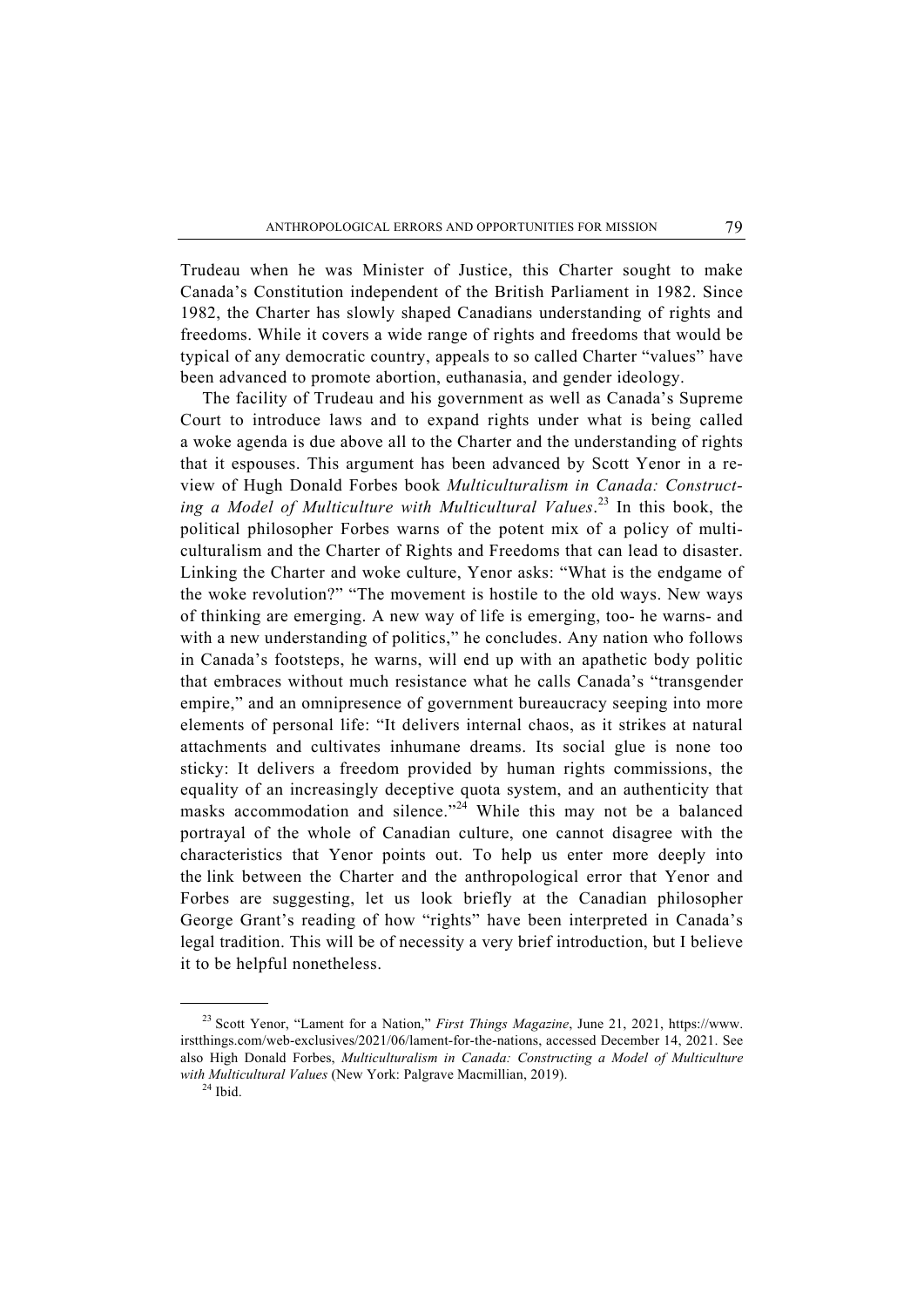# GEORGE GRANT ON CANADA'S ANTHROPOLOGICAL ERROR

Although the philosopher George Grant is little known today, he was one of the most influential Canadians of his time. His vast writings made known his original contribution to a wide variety of issues such as nationalism, technology and abortion, which were often critical of the dominant trends in public thought. His reading of Canada's political and legal framework and its Charter in light of the moral and ontological synthesis stemming from the encounter between the Ancient Greek and Christian world views is a sure guide to interpreting Canada's anthropological error.

 His critique turns around an understanding of rights that is removed from the good, and a corresponding freedom that — stripped from an intrinsic orientation to the good — is left to be interpreted as the mere removal of obstacles to self-expression. Even in the decades leading up the Charter, Grant could see the direction that a reductive notion of freedom as mere selfexpression would lead the country. His critique of the notions of rights and freedoms will be our interpretive key in our presentation of examples of Canada's anthropological error. These examples demonstrate how every obstacle that stands in the way of freedom understood as mere self-expression and self-affirmation void of relationship to a moral or given order, end up being affirmed and protected and advanced in the name of so-called Charter rights and values.

Grant's 1965 *Lament for a Nation: The Defeat of Canadian Nationalism* is known as one of his most important works.<sup>25</sup> In it, Grant offers an analysis of how Canada came to embrace a particularly dangerous form of liberal freedom. The legalization of abortion south of the border and later in Canada, signaled to Grant a new and dangerous form of political liberalism.<sup>26</sup> The decision to place the so-called right of a woman over the person of the child and their right to life signaled to him the break between rights and the good. This in turn strips the notion of freedom of any intrinsic order to the good and one is left with a dangerous new understanding of freedom. In the introduction to the latest edition to the book, Andrew Potter offers a succinct summary of Grant's understanding of this form of liberal freedom: "Because

 <sup>25</sup> George Grant, *Lament for a Nation: The Defeat of Canadian Nationalism* (Montreal: McGill – Queens University Press, 2005).<br><sup>26</sup> Cf. William Mathie, "Abortion and the Crisis of Liberal Justice. George Grant on the

Meaning of Roe v. Wade," *University Academics for Life, Proceedings of Life and Learning VIII*, 2008, accessed December 14, 2021, http://www.uffl.org/vol%208/mathie8.pdf.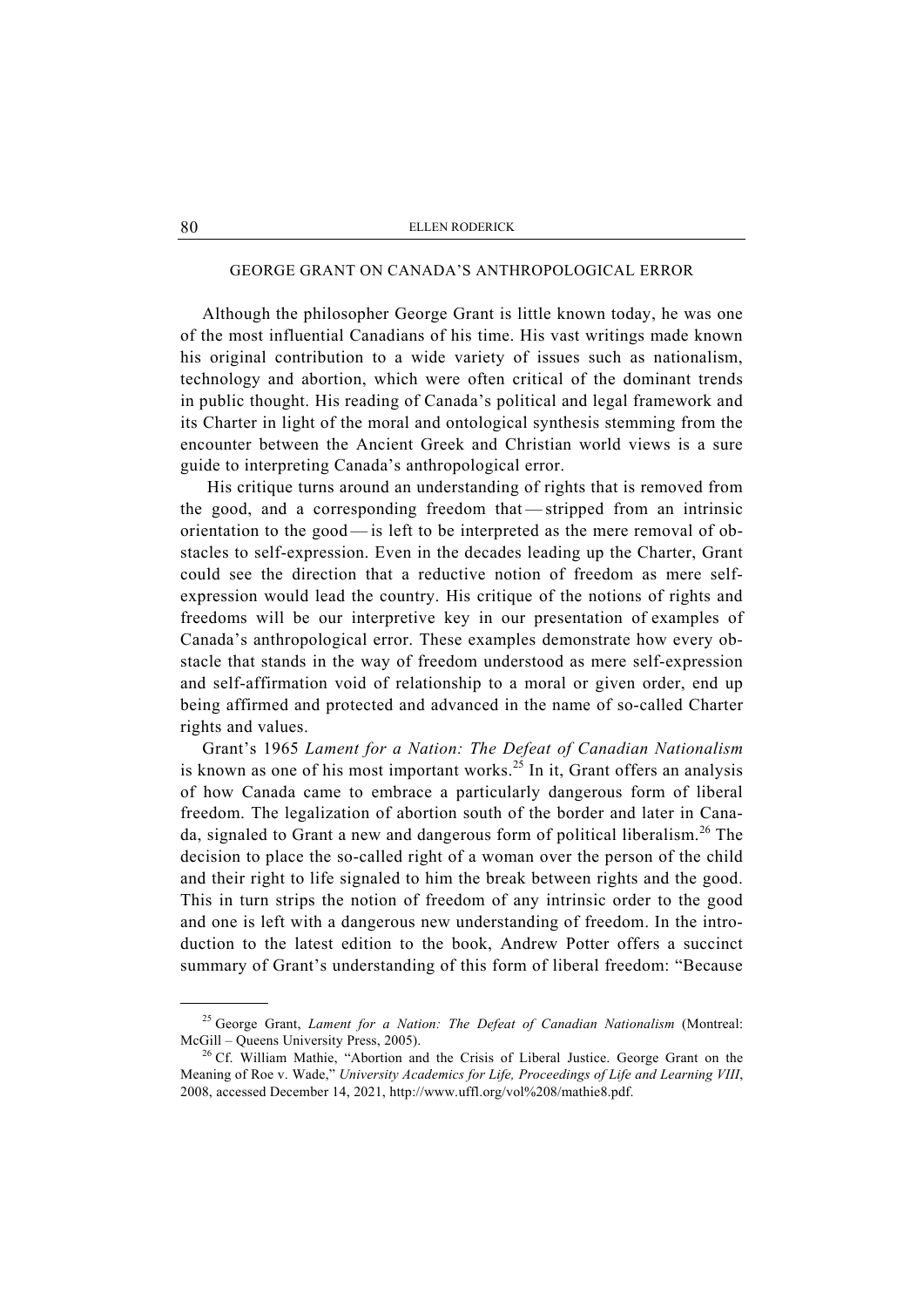liberalism has the maximizing of human freedom as the central good, *anything that hinders the exercise of freedom is seen as an obstacle to be removed.* This has the effect of turning questions of ultimate value into matters of mere "convenience" or "quality of life."<sup>27</sup>

While gay marriage and gender identity were not yet protected by the Canadian Charter during Grant's lifetime, his proposal of what can be called a "technological anthropology" can help us understand the logic that has propelled, and will continue to propel our country to enshrining new, never before imagined rights. Following Heidegger, Grant argued that technology had become the new "ontology" of our age.<sup>28</sup> This technological ontology gave him the framework in which to understand the origins of this new expression of liberal freedom beginning to be adopted in Canada.

What does he mean by technological ontology? Let us listen to Grant in his own words: For "modern technology as an ontology conceives of all of nature (including the human body) as a source of what Heidegger calls "standing reserve" — a source of energy or resources, stored in anticipation for future use. The essence of technology is that it constitutes a way of thinking in which the world is set before man, to be questioned, interrogated and exploited." <sup>29</sup> As the Grant scholar of Grant Usuf Kumar writes: "Anything that is beyond the self is by definition a limitation on individuality, which in turn is a limitation on one's understanding of the self as freedom. Limitations on selfhood or individuality are encumbrances that must be removed if freedom is to be enjoyed to the fullest."<sup>30</sup> A true prophet, Grant foresaw forty years ago the impact of the Charter's vision of rights on the country: an increasing affirmation of the "right prior to the good; a foundational contract protecting individual rights; the neutrality of the state concerning moral values; social pluralism supported by and supporting this neutrality."<sup>31</sup>

Unfortunately, this is the sort of advancement and celebration of so-called freedom that Justin Trudeau is known for. With this logic of freedom, he and the Canadian judiciary, have indeed become "wizards," magically enshrining

<sup>&</sup>lt;sup>27</sup> See note 25, Andrew Potter, "Introduction to the 40th Anniversary Edition," xli.<br><sup>28</sup> See George Grant, "Thinking About Technology," *Communio: International Catholic Review* 28 (Fall 2001), 610–626. See also David L. Schindler, "America's Technological Ontology and the Gift of the Given: Benedict XVI on the Cultural Significance of the *Quaerere Deum,*" *Communio: International Catholic Review 3*8 (Summer 2011), 237–278. 29 Ibid.

<sup>&</sup>lt;sup>30</sup> See note 27, cited by Potter, xliv.

 $31$  Ibid.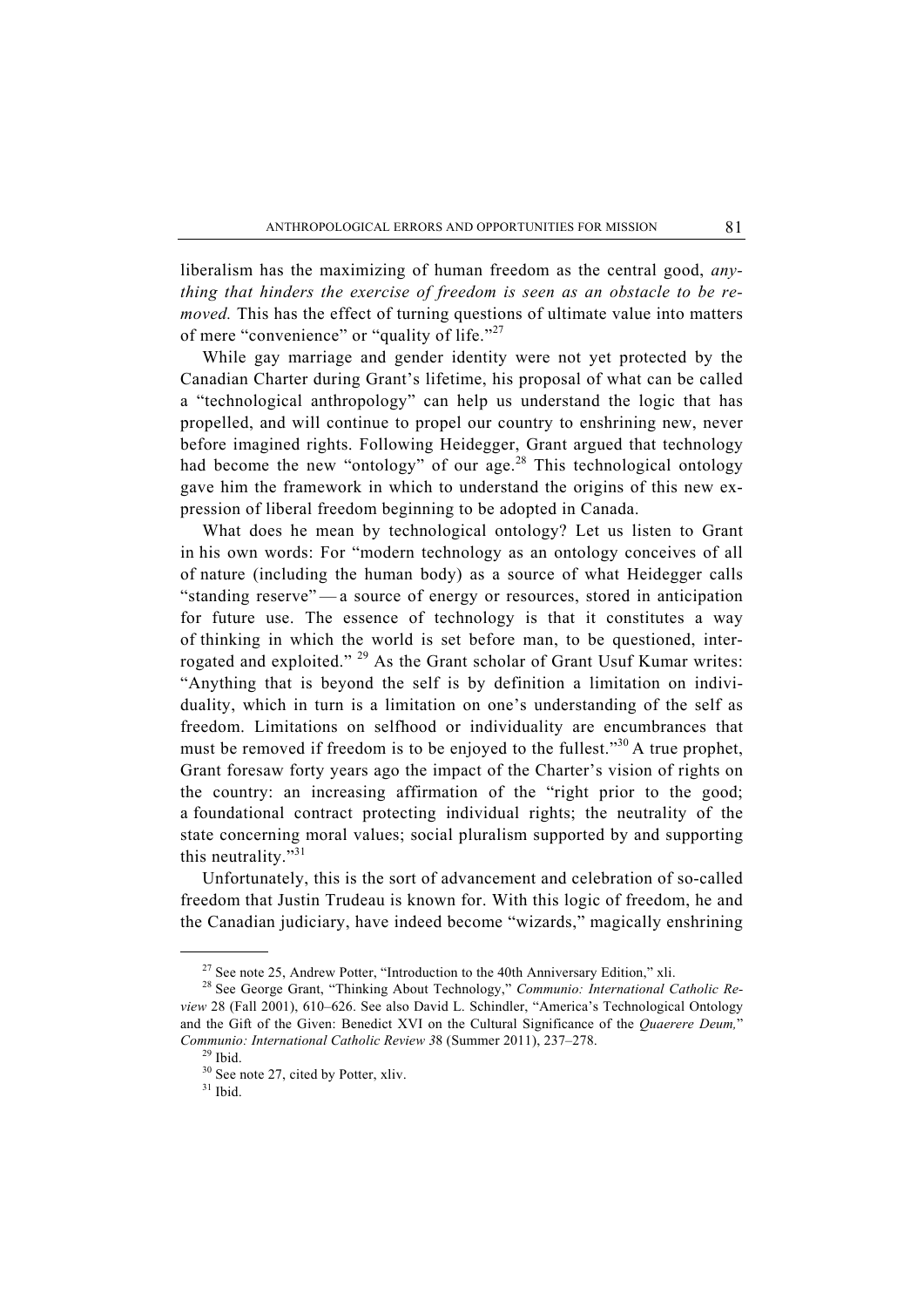a new vision of man and woman, of life and death, of what it means to be child and a parent, of embodied existence tout court, into Canada's laws and self-understanding. Let us now look briefly at Pope John Paul II's definition of culture and the three of the markers of culture that were essential for him: birth, love (sexual difference) and death. We will then proceed to reflect on how these markers have been interpreted in recent legal and political decisions reflective of Canadian culture.

# JOHN PAUL II ON CULTURE

If wokeism is expressed in culture, where can we read the writing of wokeness on the so called "cultural wall" of Canada? To begin to answer this question, let us know turn our attention to the definition of culture that John Paul II gave us in *Centesimus Annus,* as this is a conference dedicated to the celebration of this encyclical. He offers this definition of culture in the context of a discussion the events of 1989 and the collapse of communism, which may be helpful given that woke culture also has its roots in political and legal theory:

It is not possible to understand man on the basis of economics alone, nor to define him simply on the basis of class membership. Man is understood in a more complete way when he is situated within the sphere of culture through his language, history, and the position he takes towards the fundamental events of life, such as birth, love, work and death. At the heart of every culture lies the attitude man takes to the greatest mystery: the mystery of God. Different cultures are basically different ways of facing the question of the meaning of personal existence. When this question is eliminated, the culture and moral life of nations are corrupted.<sup>32</sup>

In a word, culture is the expression of how a nation interprets and answers the question of the meaning of personal existence. It is expressed in the position a people take to the fundamental events of life such as birth, love, work and death, and above all, one's openness to the mystery of God. For the scope of this paper, we will limit our discussion to the categories of birth, love — in which I will include sexual difference, and death. We will take each one in turn.

<sup>32</sup> John Paul II, Encyclical Letter *Centesimus Annus,* n. 24, Holy See, accessed December 14, 2021, https://www.vatican.va/content/john-paul-ii/en/encyclicals/documents/hf\_jp-ii\_enc\_0105 1991 \_ centesimus-annus.html.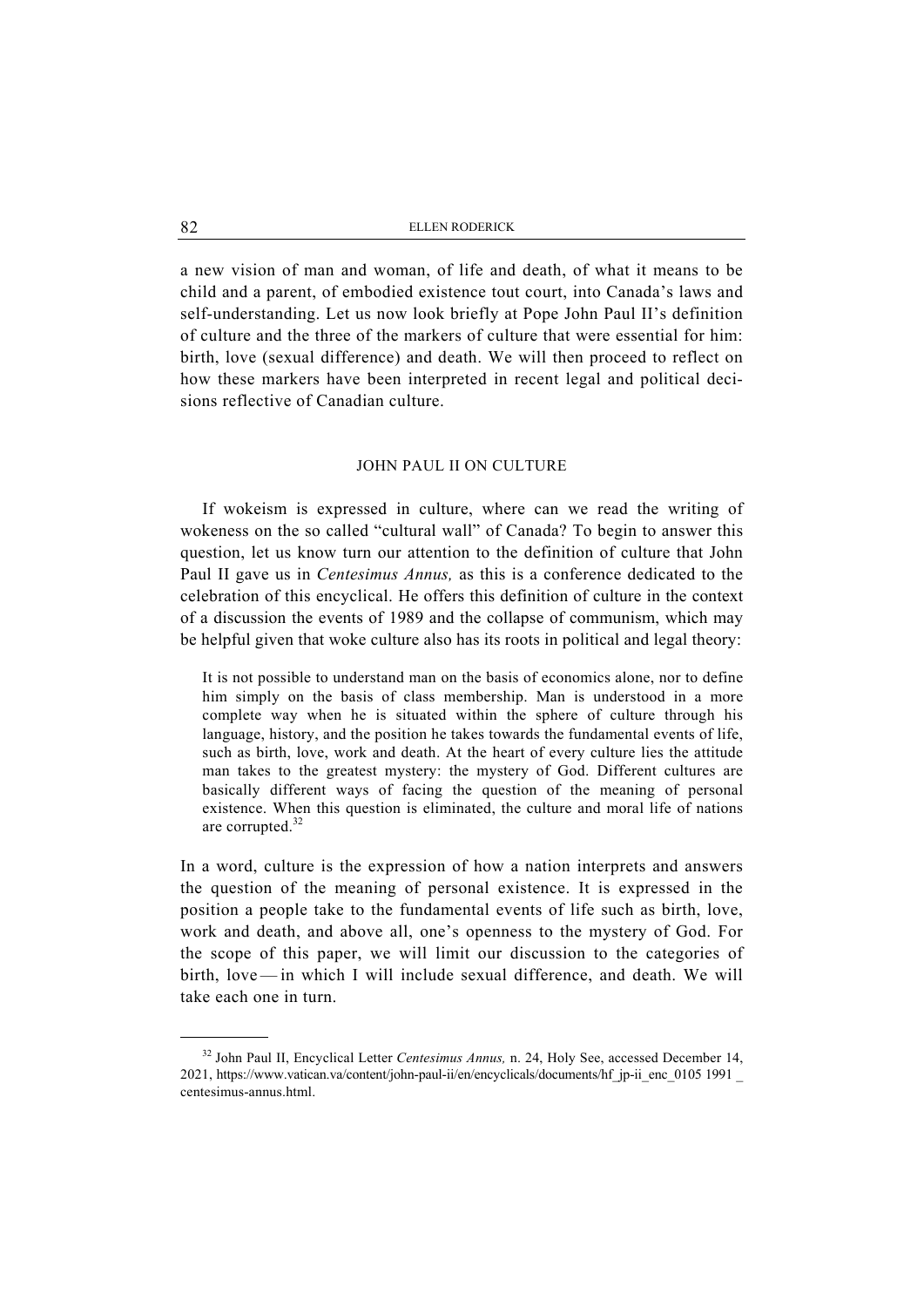#### BIRTH

How is birth understood in Canada's so called woke culture? Canada has the most liberal abortion laws in the world. The Supreme Court of Canada struck down the federal law criminalizing abortion in 1988 as unconstitutional.<sup>33</sup> However, no government since has put in place legislation to replace it. This means that there is no law regulating abortion in Canada: it is legal at all stages throughout the pregnancy. Late term abortions are rare.<sup>34</sup> An estimated 1 in 3 Canadian women will have an abortion during her lifetime, most commonly performed in the first trimester of pregnancy.<sup>35</sup>

Even with this very liberal access to abortion, Justin Trudeau has placed expanding and securing abortion access at home and abroad at the core of his political agenda. Expressing the notion of freedom that we introduced with Grant, Trudeau is not happy to only expand access abortion (it may be legal but not every city and town has hospitals that perform abortions) but he is set on removing individuals and groups that do not share his views. For example, in his recent re-election campaign, Trudeau promised that he would revoke charitable status to pregnancy centers that seek to offer support to pregnant women rather than counsel for abortion.<sup>36</sup> Without charitable status, these groups would lose their tax benefits and other privileges granted to charitable organizations which will essentially make it impossible to stay open.<sup>37</sup>

<sup>&</sup>lt;sup>33</sup> See Margaret Burnett, "A History of Abortion in Canada: The Quest for Women's Reproductive Rights," *The Journal of Obstetrics and Gynecology of Canada*, Volume 41, Supplement 2, 293-295, accessed December 14, 2021, https://www.jogc.com/article/S1701-2163(19)30737-  $6$ fulltext.

<sup>&</sup>lt;sup>34</sup> See "Abortion Rights in Canada Position Paper 22," May 2017, accessed December 14, 2021, https://www.arcc-cdac.ca/wp-content/uploads/2020/06/22-Late-term-Abortions.pdf. 35 Sheila Dunn and Rebecca Cooke, "Medical Abortion in Canada: Behind the Times," *Cana-*

*dian Medical Association Journal*, January 7, 2004; 186(1): 13-14, accessed December 14, 2021, https://www.ncbi. nlm. nih.gov/pmc/articles/PMC3883814/. 36 See Justin Trudeau's 2021 Election Campaign Platform, *Forward For Everyone*, speci-

fically under the section titled "Protecting your Sexual and Reproductive Health Rights," 4, accessed December 14, 2021, https://liberal.ca/wp-content/uploads/sites/292/2021/09/Platform-Forward-For-Everyone.pdf.<br><sup>37</sup> Trudeau made a similar move in 2017. In the name of promoting reproductive rights,

Trudeau's Liberal government added to the *Federal Canada Summer Jobs* program application in 2017 a requirement that groups check a box on their application attesting that both their core mandate and proposed summer job respect the Canadian Charter of Rights and Freedoms as well as "other rights." These "other rights" explicitly included reproductive rights. It was an attempt to not give funding to prolife groups who were in reality a very small minority of recipients. This received much pushback but in the end the government held their ground; only two years later did they modify the attestation to be more general. Needless to say, this effected not only prolife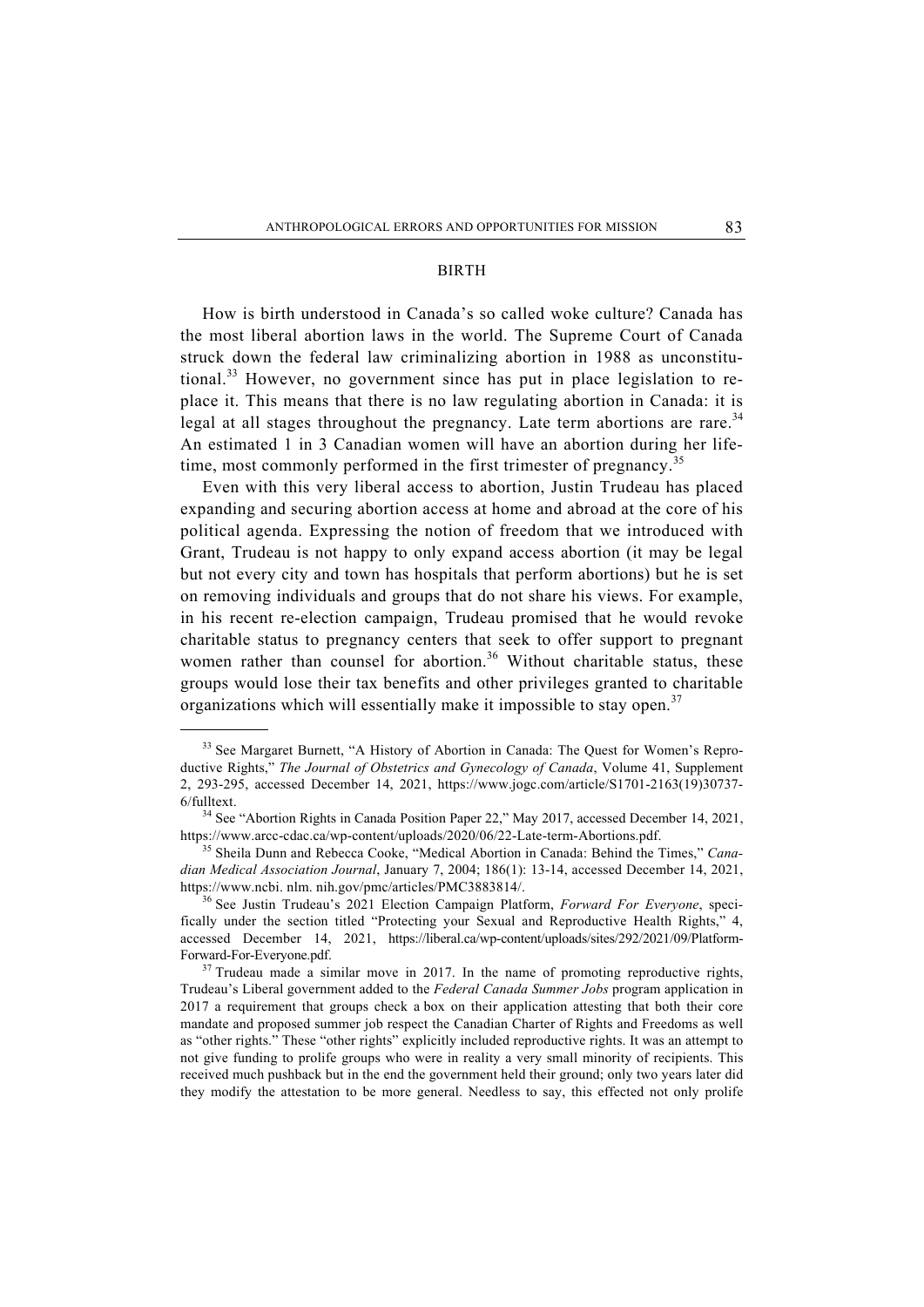Also, when he became the leader of the Liberal Party of Canada in 2014, he enacted a policy that every member of the Liberal Party would have to vote pro-choice; he would no longer allow any freedom of expression among the members of parliament.<sup>38</sup> He said that "Liberal MPs are welcome and encouraged to hold fast to their personal beliefs." But, he asserted, "Under my leadership, incoming Liberal MPs will always vote in favor of a woman's fundamental rights."39 This closing down of other points of view and limiting elected officials' freedom of conscience are troubling signs of what Grant called a liberal notion of freedom that seeks to cancel any and all obstacles to its self-realization.

Trudeau is also very proud of his feminist international development policy of his government that was launched in 2017. It places access to contraception and abortion at its core and has celebrated the increase in funding for abortion and contraception abroad in terms of advancing women's and girls' rights.<sup>40</sup>

Lastly, Trudeau has begun to use the fact that he is a man to say that he is not able to comment on abortion which to him only women have the right to discuss and comment on. He shared the sentiment on a popular Twitter post this past summer in the run up to the federal election: "The right to choose is a woman's right and a woman's right alone. Every woman in Canada has a right to a safe and legal abortion. It's time men stop telling other men that it's ok for them to decide what women can or cannot do with their bodies."<sup>41</sup> "I continue to be and will always be fully pro-choice but I no longer feel that I can or need to say that I'm against abortion, that's not for me as a man to

1

organizations but many groups did not benefit from hiring students to work in their day camps and soup kitchens and other important services for the community because they did not agree with the need to attest to supporting reproductive rights in order to hire summer students. See the helpful analysis of Peter Stockland, "Time to rethink funding in fight for summer jobs," *The Catholic Register*, January 9, 2018, accessed December 14, 2021, https://www. catholicregister.org/ opinion/columnists/item/26636-peter-stockland-time-to-rethink-funding-in-fight- for-summer-jobs. 38 Daniel Leblanc, "Trudeau now says all Liberal MP's must vote pro-choice," *The Globe and* 

*Mail*, June 18, 2014, accessed December 14, 2021, https://www.theglobeandmail.com/news/ politics/trudeau-says-all-liberals-mp-will-have-to-vote-pro-choice/article19218815/. 39 Trudeau cited in Leslie MacKinnon, "Justin Trudeau's abortion stance leaves Liberal ranks

in confusion," *CBC News*, May 21, 2014, accessed December 14, 2021, https://www.cbc.ca/news/ politics/justin-trudeau-s-abortion-stance-leaves-liberal-ranks-in-confusion-1.2648752. 40 For more details, see Canada's so called *Feminist International Assistance Policy* at the Glo-

bal Affairs Canada, accessed December 14, 2021, https://www.international.gc.ca/world-monde/ issues\_ development-enjeux\_developpement/ priorities- priorites/policy-politique.aspx?lang=eng. 41 Justin Trudeau, Twitter post, July 31, 2021, 10:14 a.m., https://twitter.com/justintrudeau/

status/1421474397727166467.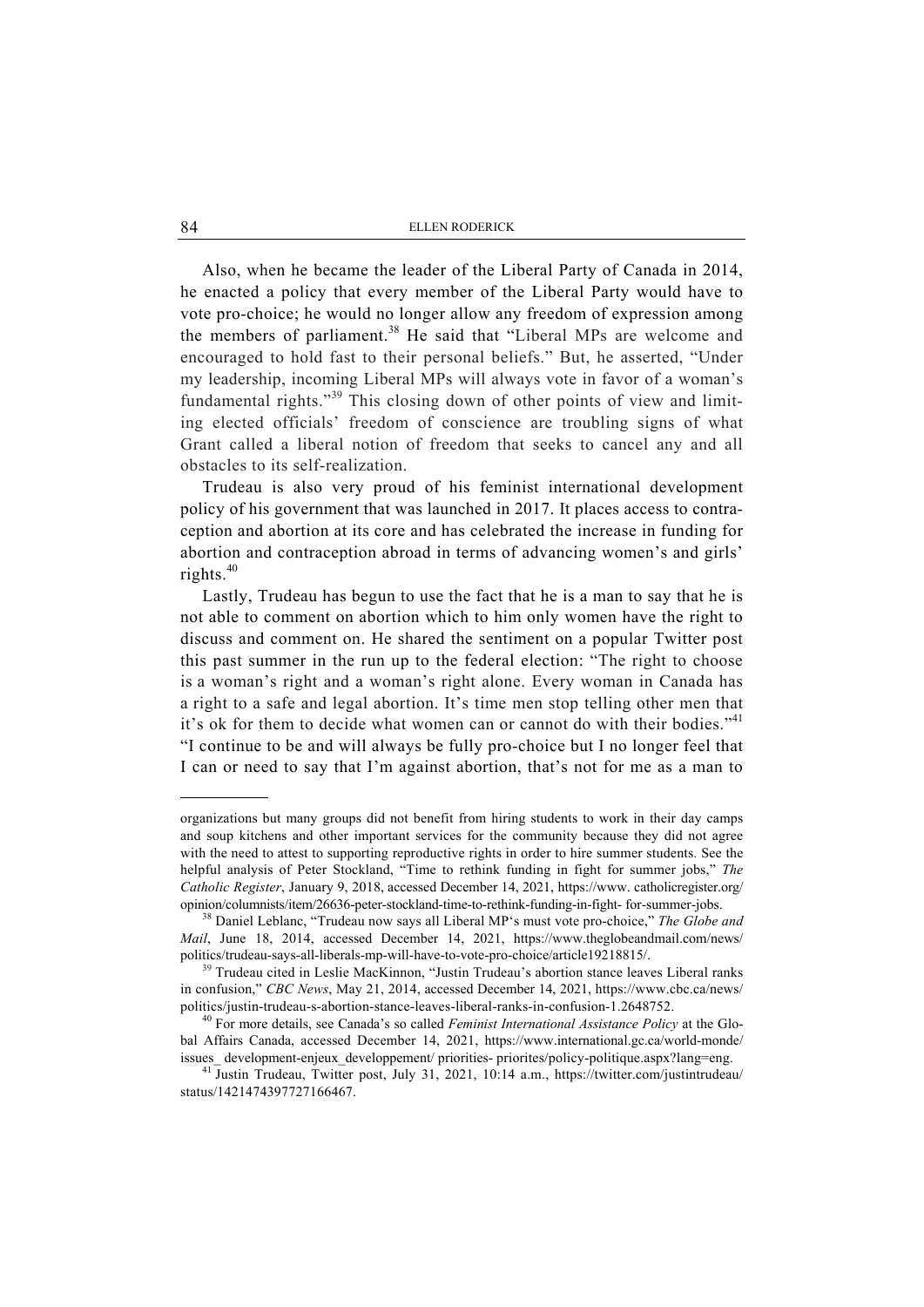say."<sup>42</sup> This argument linking sexual identity with the right to use of one's reason seems to be a trend typical of woke culture. Woke culture does away with common human experiences and renders everything highly subjective. While it is important to listen to women's experiences, birth and childhood are not tied to one or other of the sexes but are realities that everyone can ponder and discuss. When rights are separated from the good, it seems that experience becomes absolutely subjective, making dialogue and debate impossible.

Lastly, his ongoing push for a one size fits all national subsidized day care policy also suggests that children are above all seen through the lens of economics.43 Yes, please have children, but do not leave the workforce for too long. The new daycare policy encourages women to return to work as soon as possible, leaving their children to the care of state-run early education centers. What can be said about Trudeau's understanding of birth? Who is the child for Trudeau? A child seems to be the origin of an individual's act of freedom understood as self-expression.<sup>44</sup> Canada's laws and policies on *in vitro* fertilization, surrogacy as well as gay marriage and adoption, which we cannot get into in this paper, also seem to suggest that anyone has a right to a child, but no child has the right to be born, or to be born as the fruit of a stable union of man and of a woman who have bound themselves in love.

# LOVE AND SEXUAL DIFFERENCE

How has Trudeau and his government advanced this new understanding of freedom and rights in its understanding of marriage and of embodied sexual identity? We can only touch the surface of the many developments, and we will highlight cultural understandings of marriage and gender. In July 2005, Bill C-38 became federal law which gave same-sex couples the

<sup>&</sup>lt;sup>42</sup> Christopher Reynolds, "Trudeau says his views have evolved and he is now totally prochoice," *The National Post,* October 4, 2019, accessed December 14, 2021, https://nationalpost. com/pmn/news-pmn/canada-news-pmn/trudeau-says-his-views-have-evolved-and-he-is-now-totallypro-choice.<br><sup>43</sup> For a thoughtful and comprehensive presentation of the policy and its alternatives, see the

Cardus Family study, "A Positive Vision For Child Care Policy Across Canada," January 21, 2019, accessed December 14, 2021, https://www.cardus.ca/research/family/reports/positive-vision-

for-child-care-policy-across-canada/. 44 For a deeper reflection in the meaning of birth, see Luigi Giussani and Giovanni Testori, *The Meaning of Birth* (La Vergne: Slant Books, 2022); Karol Wojtyla/John Paul II, *Person and Community: Selected Essays* (New York: Peter Lang, 1993).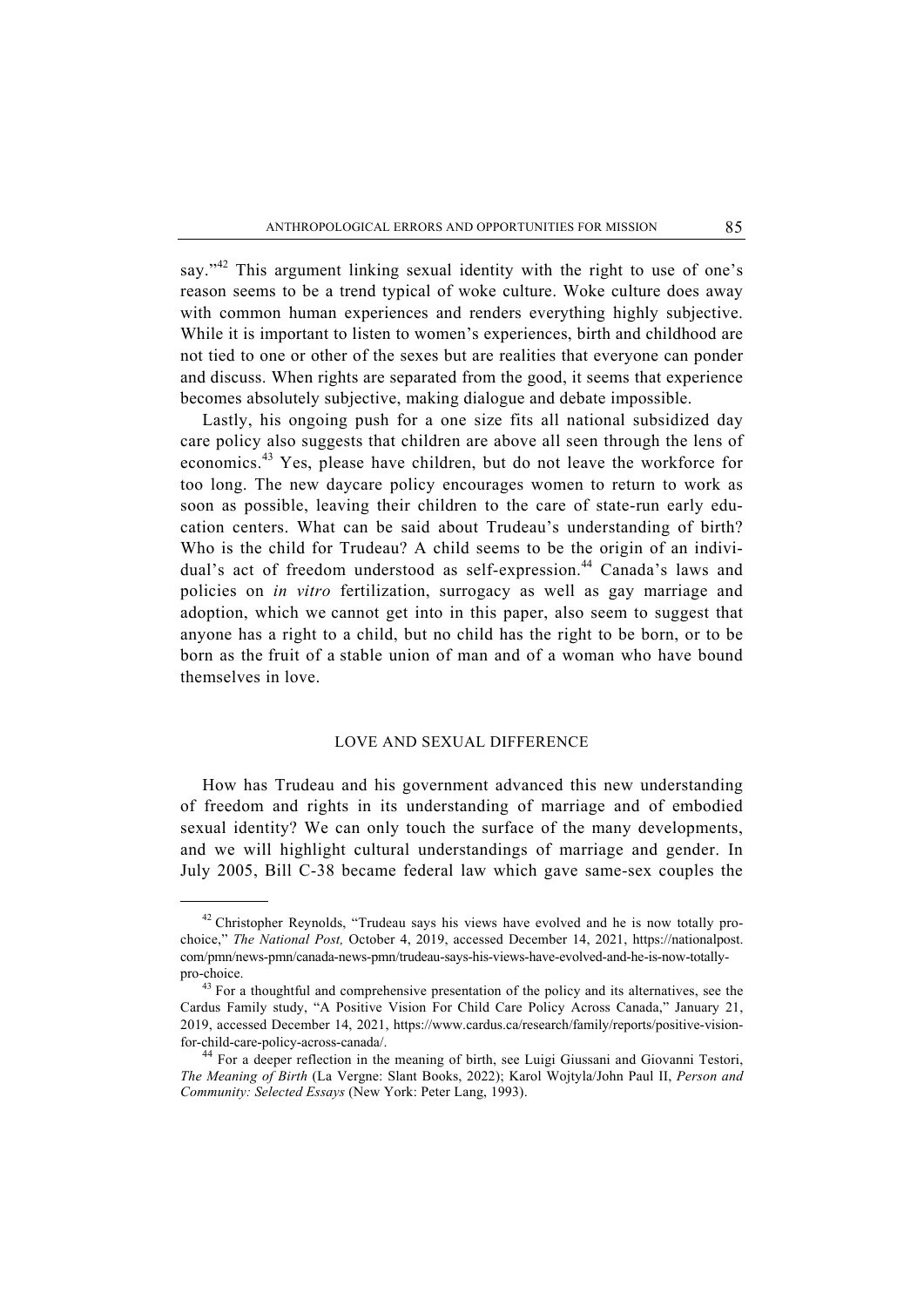legal right to marry.<sup>45</sup> This made Canada the fourth country in the world to allow same-sex marriage. Even though the definition of marriage has been changed to a commitment between two adults, regardless of their sexual difference and their natural capacity to have children, common law and married same sex couples form only 1% of all Canadian households according to the most recent census data in 2016.<sup>46</sup> Since this time, there has been a concerted effort to incorporate and expand a new anthropology expressive of the LGBTQ2 community in Canadian law and policy. To assist in this process, in 2016, Trudeau appointed a special adviser to the government for LGBTQ2 issues whose mandate includes this type of inclusion and rethinking of what it means to be man and woman.<sup>47</sup> The following year, he offered a historic apology to the LGBTQ2 community on behalf of the government for Canada's collective shame for its "state-sponsored, systematic oppression and rejection" of this community. 48 There are just reasons for members of this minority community to seek justice from government. These offenses have been documented.<sup>49</sup> However, there is a difference between apologizing

Edmonton Centre, Special Advisor on LGBTQ2 issues. See the press release at Prime Minister Justin Trudeau, accessed December 14, 2021, https://pm.gc.ca/en/news/news-releases/2016/11/15/ prime-minister-announces-special-advisor-lgbtq2-issues#:~:text=The%20Prime%20Minister%2C% 20 Justin%20Trudeau,Government%20of%20Canada's%20LGBTQ2%20agenda. 48 A transcript of Trudeau's apology can be found on the website of the Canadian

Government, Prime Minister Justin Trudeau, accessed December 14, 2021, https://pm.gc.ca/en/news/ speeches/2017/11/28/remarks-prime-minister-justin-trudeau-apologize-lgbtq2-canadians.<br><sup>49</sup> In 2017, Egale Canada presented to the government a study called the "Just Society Re-

port," in which it states: "Canada has a tragic history of state sponsored homophobia, biphobia, and transphobia dating back to contact and the suppression of the Two Spirit traditions among First Nations. The criminal law has been, and continues to be, a cornerstone of that oppression. The Just Society Committee is calling for a process of "truth and rehabilitation," whereby the Federal Government will acknowledge the wrongs done to our community and commit to a process to make it right." This document and its calls for action have been significant for shaping

 <sup>45</sup> See "Bill C-38: Civil Marriage Act," Parliament of Canada, accessed December 14, 2021, https://lop.parl.ca/sites/PublicWebsite/default/en\_CA/ResearchPublications/LegislativeSummaries/ 381LS502E. 46 The shape of Canadian families is certainly shifting. Last year Statistics Canada released the

latest data on marriage and family dating from 2016. The *Canadian Marriage Map* prepared by Cardus Family helps distill some of the general trends. The latest portrait of opposite and same sex households in Canada is from 2016: 78% of couples of are opposite sex, 21% are common law opposite sex, 0.6% are common law same sex, and 0.4% are married same sex. Common-law couples account for about 17.8 percent of all census families, or about 21.3 percent of all couples in Canada, with some of the highest percentage of couples being from Quebec. See Cardus' "The Canadian Marriage Map," June 23, 2020, Cardus. Imagination toward a Thriving Society, accessed December 14, 2021, https://www.cardus.ca/research/family/reports/the-canadian-marriage- map/. 47 On November 15, 2016, Trudeau named Randy Boissonnault, Member of Parliament for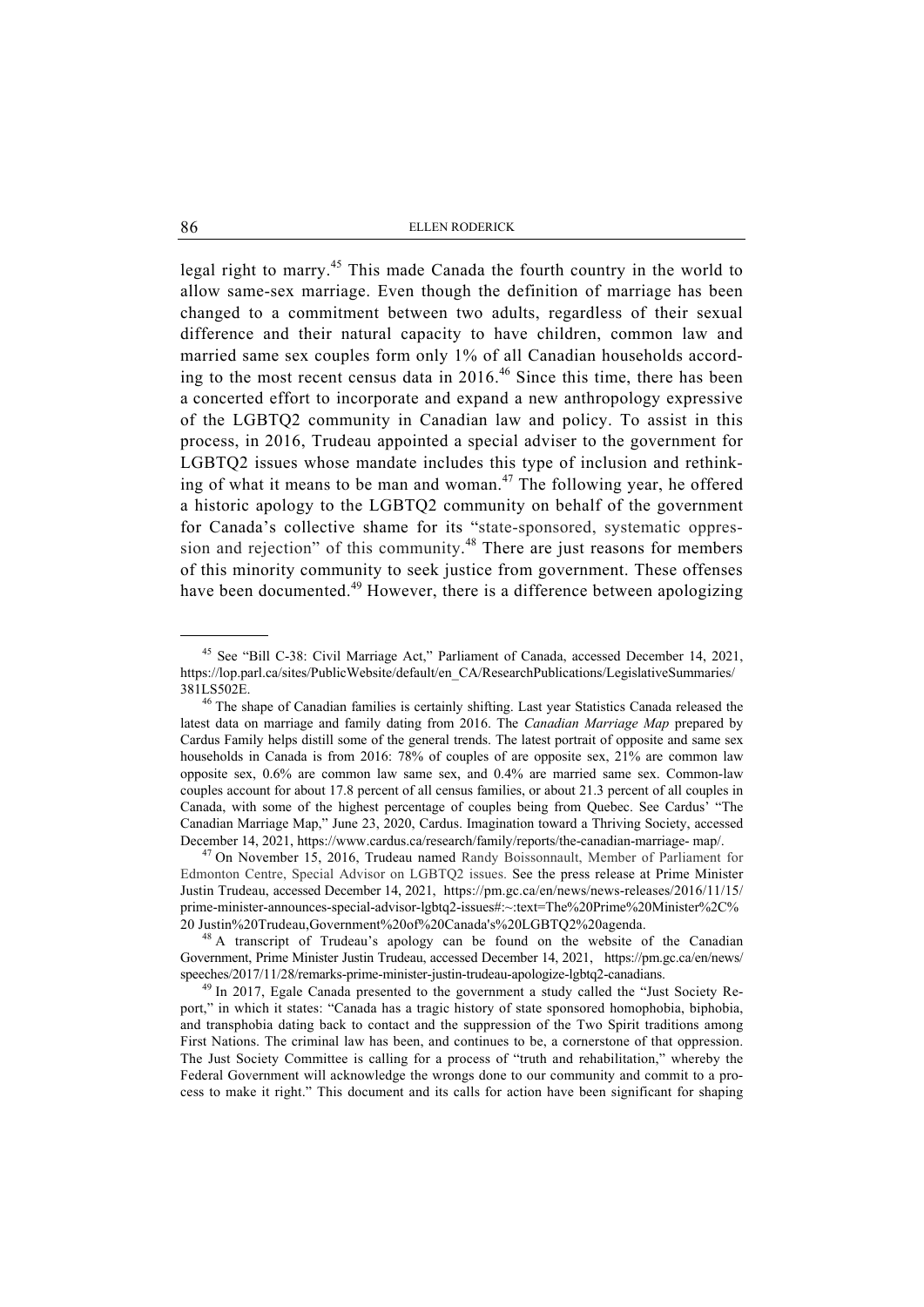for past wrongs, and seeking forgiveness, and making this so-called new anthropology systematic in Canadian political and legal culture. We will return to this point at this end of the section.

 How has Canada enshrined new rights related to sexual orientation and gender identity? In 1995, Canada began to integrate the language of the anthropology of gender (orientation, sex and gender identity) into its Charter and human rights legislation and in 1996 the federal government passed Bill C-33, adding "sexual orientation" to the Canadian Human Rights Act which covers federally-regulated activities.

Let us highlight a few key moments in Canadian law and policy that exemplify this new anthropology since Trudeau became prime minister:

- Bill C-16 was passed on June 19, 2017 which updated the Canadian Human Rights Act and the Criminal Code to include the terms "gender identity" and "gender expression."<sup>50</sup> The legislation also makes it illegal to discriminate on the basis of gender identity or expression. It also extends hate speech laws to include the two terms, and makes it a hate crime to target someone for being transgender. With this new legislation in place, is it even possible to publically oppose gender ideology or to propose a different anthropology — a Christian anthropology — in the public sphere? Or will this be considered hate speech?
- On January 10, 2021 the British Columbia Court of Appeal reaffirmed a 15-year-old's right to undergo hormone treatment for a gender transition even without both parents' consent, as long as they have been assessed by a health care provider to understand the nature, consequences, benefits and risks of the proposed treatment, and as long as the health care provider believed that the treatment is in the teenager's best interests.<sup>51</sup> In

Trudeau's policies. See Egale, accessed December 14, 2021, https://egale.ca/wp-content/uploads/ 2017/11/Just-Society-Report-Grossly-Indecent-Executive-Summary.pdf. 50 See "Bill C-16: An Act to Amend the Canadian Human Rights Code and the Criminal

Code." Department of Justice, accessed December 14, 2021, https://www.justice.gc.ca/eng/csjsjc/pl/identity-identite/statement-enonce.html. The University of Toronto's Jordan Peterson witnessed before the Senate to his opposition to the Bill, and a transcript of this intervention can be found on the Senate of Canada's website, accessed December 14, 2022, https://sencanada.ca/en/ Content/SEN/Committee/421/lcjc/53339-e. 51 See the judgment of the case from the Court of Appeal from British Columbia, accessed

December 14, 2022, https://www.bccourts.ca/jdb-txt/ca/20/00/2020BCCA0011.htm. Professor Doug Farrow offers scathing judgment regarding this case, which also serves to situate this decision in its proper political and cultural context. Douglas Farrow, "The New Family Violence," *First Things Magazine,* August 5, 2019, accessed December 14, 2021, https://www.firstthings.com/webexclusives/2019/05/the-new-family-violence.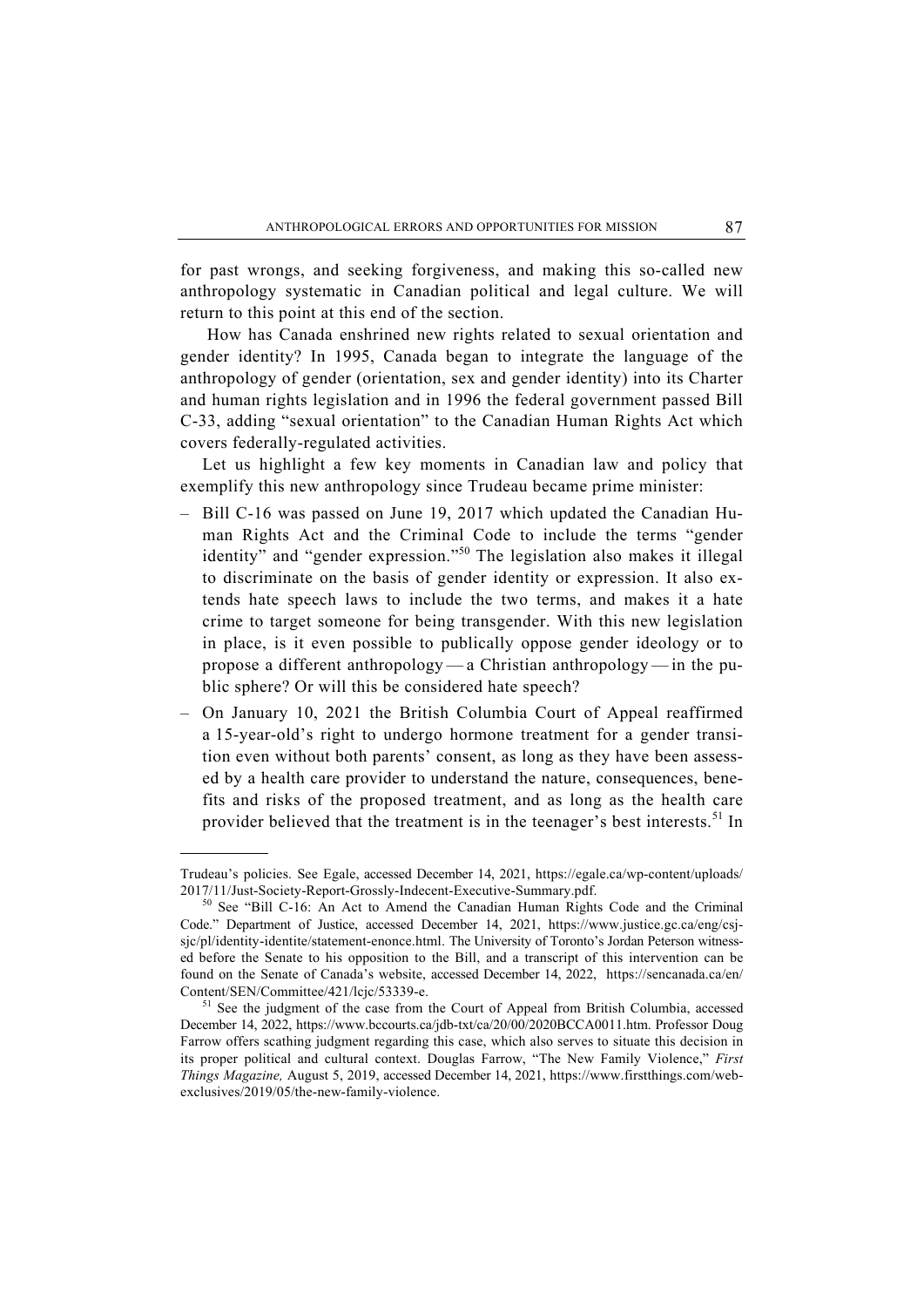a previous decision, where a father objected to his child (born female)'s gender transition, the Supreme Court judge declared that identifying the teen as a girl would be considered family violence under the Family Law Act, given the harm it had caused him, and that the father world be charged. But this Court of Appeal ruling threw out part of a lower court order that said the father's misgendering of his son constituted "family violence."

– The federal government introduced *Bill C-8: An Act to Amend the Criminal Code (Conversion Therapy)* on March 9, 2021 which proposes legislative amendments to the Criminal Code of Canada that will make providing, forcing, profiting from or advertising conversion therapy a criminal act. The changes would also authorize courts to order the seizure and removal of advertisements for conversion therapy. It received royal assent and became law on December 8,  $2021$ .<sup>52</sup> It should be noted that no substantial conversation about the meaning of "conversion therapy" was allowed in the public debate, so there was no possibility to distinguish between abusive practices and scientifically recognized psychotherapeutic methods sought after by consenting adults.

What can be gleaned from these examples regarding how woke culture is expressed in Canada's understanding of love and sexual difference? Love is celebrated as a feeling of happiness and as a desire to share one's life. Marriage is seen as a public commitment recognized by the state but with no intrinsic obligations towards the state in terms of child rearing and education. The relationship between the state, the common good and marriage is no longer considered. Sexual difference is also seen as untethered from nature and therefore as a social construct. One must at all costs respect everyone's sexual identity and gender expression, even to the point of being threatened with criminal offence. Trudeau's government's decision to make criminal the accompaniment of a person who desires to have their biological identity and gender expression coincide, even when it is desired by a consenting adult, only exemplifies this quasi-irrational thrust to eliminate anything that stands in the way of freedom conceived of as pure self-expression.

 $52$  See the judgment, Parliament of Canada, accessed December 14, 2021, https://www.parl.ca/ DocumentViewer/en/44-1/bill/C-4/royal-assent. Fr. Andrew Bennett offered a timely reflection on the difficulties of this decision in *Convivium Magazine*: "Conversion Therapy Bill Off Target," *Convivium Magazine*, March 22, 2021, accessed December 14, 2021, https://www.convivium.ca/ articles/conversion-therapy-bill-off-target/. In the same review, Andre Schutten has offered an important reflection of the new law and its relationship to freedom which is equally insightful, "Chief Concern with Conversion Therapy Law," *Convivium Magazine*, December 8, 2021, accessed December 14, 2021, https://www.convivium.ca/articles/chief-concern- with-conversion-therapy-law/.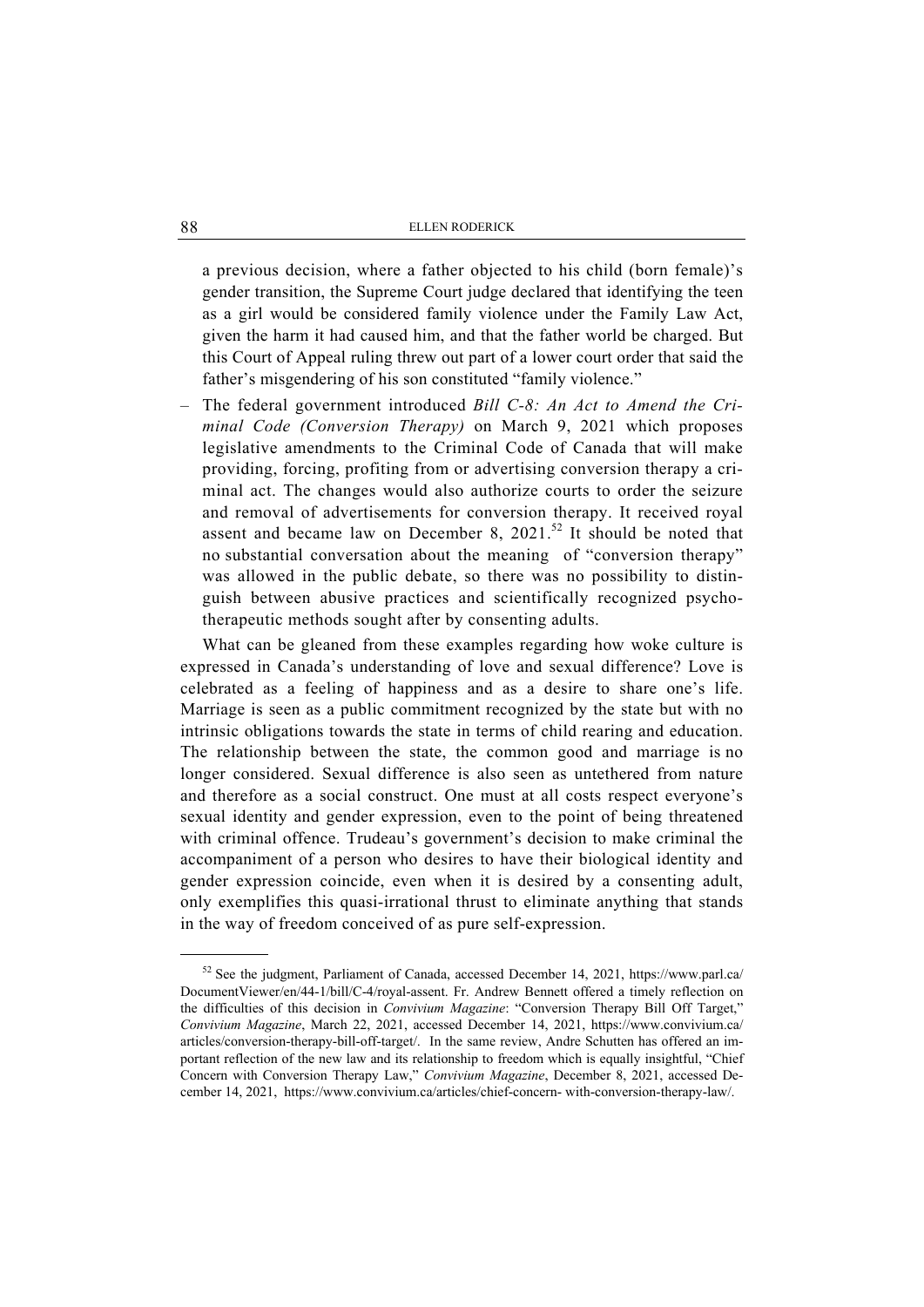This I believe is the heart of Canada's anthropological error: it no longer has a unified vision of embodied sexual difference, love and fecundity, the key elements of what is known as the "nuptial mystery," upon which to judge and discern trends in law and culture. Personal identity must be absolutely forged by each individual rather than be fundamentally received through the original giveness of their body and their family relations.With the separation of freedom from the good, as Grant noticed, we are similarly left with a naked and neutered freedom that has no orientation in the sense of direction that precedes one's will. This has led to a series of decisions which have enshrined the new anthropology of gender as the official, state sanctioned anthropology of Canada. What is more, it is now the basis of most provincial sexual education curricula and has become so common place that it is hardly challenged.<sup>53</sup> This seems to be the new normal.

### DEATH

How is the meaning of the end of life perceived in Canadian culture? In June 2016, Bill C-14 was passed which amended the Criminal Code to legalize euthanasia under the guise of "medical aid in dying" (MAID).<sup>54</sup> It was popularly promoted as an act of compassion for the terminally ill and specifically extended persons whose suffering was grave and death immanent. In this short time since euthanasia was decriminalized, it seems that the desire to expand access to euthanasia is without end. Immediately, four separate court challenges were initiated on the grounds that Bill C-14 violated the *Canadian Charter of Rights and Freedoms*. 55 In 2019, the Superior Court of Quebec ruled that the law violated the *Canadian Charter* 

<sup>&</sup>lt;sup>53</sup> One such example is the Sexual Education curriculum proposed by the Quebec Government in 2018. The anthropology of gender is present throughout and is presented as young as elementary school. Cf. Ministère de l'éducation du gouvernement du Québec. Sexuality Education, accessed December 14, 2021, http://www.education.gouv.qc.ca/en/teachers/dossiers/sexualityeducation/ content/elementary/. 54 See Bill C-14: An Act to amend the Criminal Code and to make related amendments to

other Acts (medical assistance in dying), Parliament of Canada, accessed December 14, 2021, https://www.parl.ca/DocumentViewer/en/42-1/bill/C-14/royal-assent. 55 For a helpful guide through the development of Canada's "medical aid in dying" laws, see

Benny Chan and Margaret Somerville, "Converting the Right to Life to the Right to Physician Assisted Suicide and Euthanasia: An Analysis of Carter v. Canada (Attorney General), Supreme Court of Canada)," *Medical Law Review*, 2016 June; 24(2): 143–175, accessed December 14, 2021, https://www.ncbi.nlm.nih.gov/pmc/articles/PMC4914707/.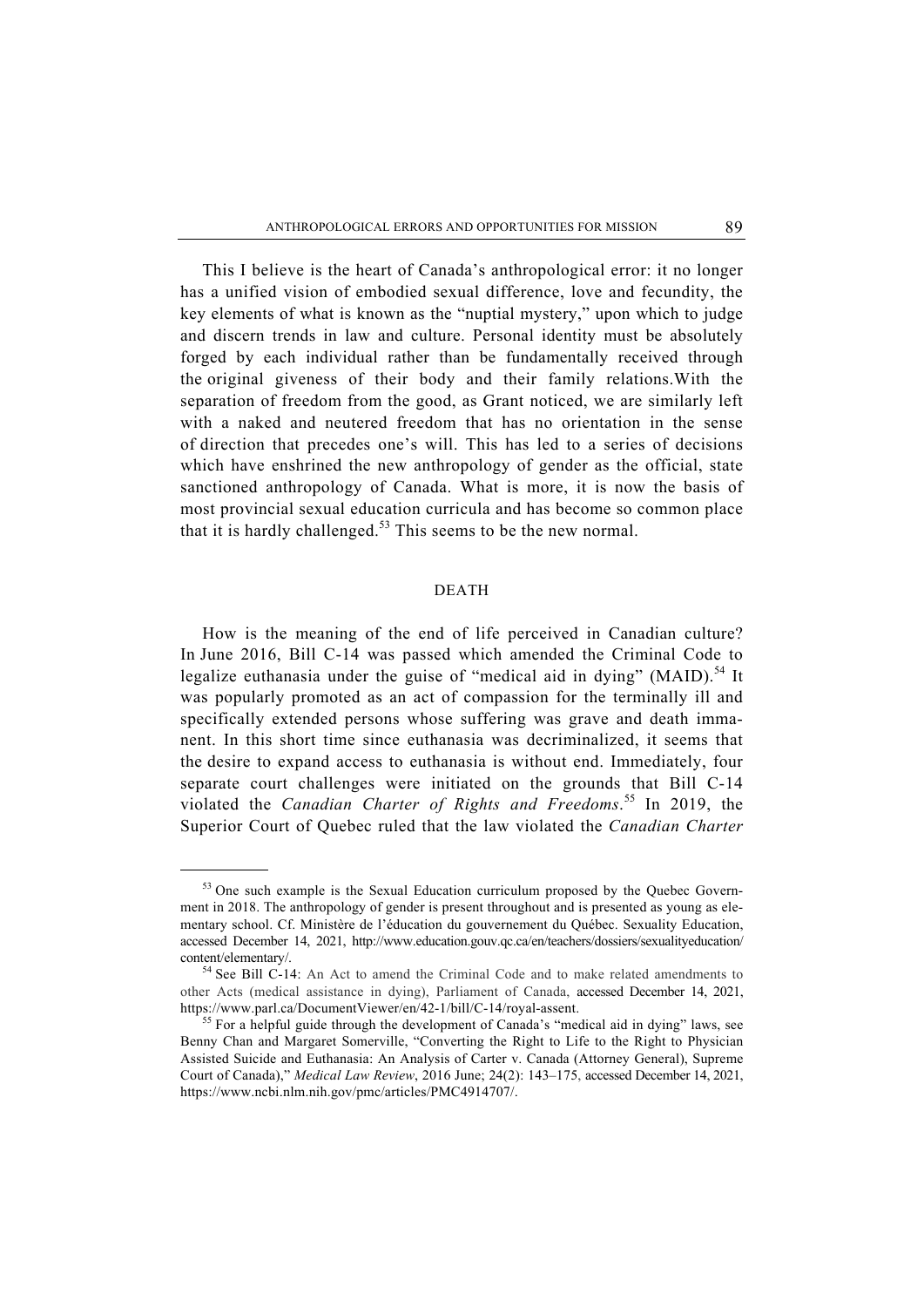*of Rights and Freedoms* to restrict eligibility for MAID only to those persons whose natural deaths had been deemed reasonably foreseeable.<sup>56</sup> As a result, in March 2021, the law was amended to include persons who "have a serious and incurable illness, disease or disability; they must be in a "state of irreversible decline in capability" and have "an enduring and intolerable physical or psychological suffering."<sup>57</sup>

By what logic do we stop there? In June 2021, the Select Committee of the Evolution of the Act Respecting End of Life Care of the Quebec government invited "the Québec population to express their views on the issues at the heart of its mandate, namely the potential expansion of medical assistance in dying for people in a situation of incapacity (caused by a neurodegenerative disease such as Alzheimer's) and for those whose only medical problem is a mental illness."16 What sense can be made of this ever-growing expansion of access to euthanasia? Does everyone have a Charter right to die? It seems we are moving in this direction: mental illness, Alzheimer's, illnesses where there is suffering but not imminent death... As Grant predicted, the safeguards and limits put upon the initial expression of law collapse in front of a sense of freedom understood as pure self-expression. Once one Canadian has a Charter right to die, do all Canadians have a right to die as well?

Justin Trudeau has been very supportive of this legislation. Commenting on the first court challenge which stipulated that the original legislation's requirement that death be immanent was a violation of Canadian's Charter rights, he said: "An awful lot of Canadians have experienced and accompanied their loved ones through difficult moments at the end of their lives," said Trudeau. "Many more have had difficult conversations with their aging parents, for example, to understand their wishes. And I think the Supreme Court clearly said that it's a violation of Canadians' fundamental rights to have the current legislation in place. So it's given us 12 months to go back to the drawing board and figure out a way to both uphold Canadians' rights and protect the most vulnerable."<sup>58</sup>

<sup>&</sup>lt;sup>56</sup> See Tu Thanh Ha, "Quebec court strikes down restrictions to medically assisted dying law, calls it unconstitutional," *The Globe and Mail*, September 12, 2019, accessed December 14, 2021, https://www.theglobeandmail.com/life/health-and-fitness/article-quebec-court-strikes-down-parts-of -laws-on-medically-assisted-death/. 57 The most recent eligibility for Canada's "medical aid in dying" law can be found here,

Government of Canada. Department of Justice, accessed December 14, 2021, https://www.justice.

gc.ca/eng/cj-jp/ad-am/bk-di.html. 58 "Trudeau on why he is pushing for physician assisted suicide," *As It Happens, CBC Radio*. February 26, 2014, accessed December 14, 2021, https://www.cbc.ca/radio/asithappens/as-it-happensthursday-edition-1.2973643/trudeau-on-why-he-s-pushing-for-physician-assisted-dying-1.2974511.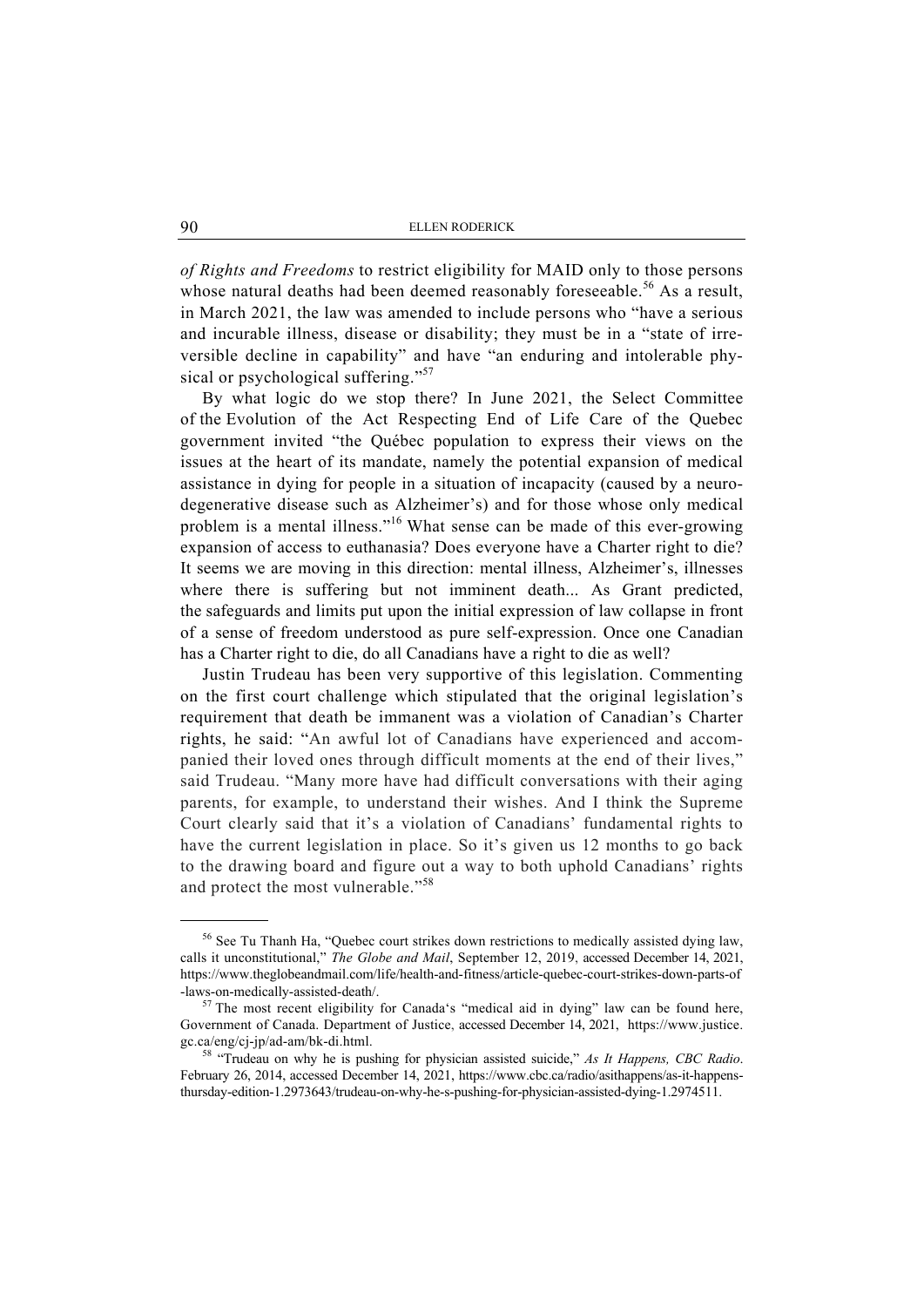This supposed balance between one's so called "right to die" and the protection of the most vulnerable is turning out to be a near impossible balance. The public discussions to extend euthanasia to the mentally ill and disabled and the anecdotal evidence of euthanasia being given in situations that do not meet the criteria are alarming<sup>59</sup>. At the same time, we are witnessing the forcing of palliative care institutions and health care professionals who do not support euthanasia to either participate or to undergo sanctions.<sup>60</sup> We saw this same pattern play out in the areas of birth and sexual difference. This new culture "cancels" so to speak anyone who does not think like it. Now that euthanasia is becoming part of health care, there is little political will to offer adequate funding to palliative care, as was promised in the legislation enacting MAID. In the media, death by choice is celebrated as the ultimate expression of one's freedom.

# CHRISTIAN WITNESS: REASONS FOR HOPE

Can anything put the brakes on Canada's seemingly irrational and incessant drive to extend more and more new rights to its citizens? Is a cultural rebirth possible? Moreover, what are the responsibilities of Catholics who call this country our home? Can we communicate another experience of freedom? How can we witness to a new understanding of birth, love, sexual difference and death?

 I have had many occasions over the past 6 years to speak with the faithful about these cultural developments in Quebec and in Canada through our Diocesan Centre for Marriage, Life and Family, I also have the privilege of teaching moral theology to our seminarians and collaborate in their formation. This new culture is not a reality that we are outside of, but we interior to it. It informs everything in our lives. The families we serve have to face these new ideologies. Our future priests have to minister in these new realities. I have witnessed the beginnings of this new culture, ever so delicate

<sup>&</sup>lt;sup>59</sup> Citizen led initiatives such as Vivre dans la Dignité/Living with Dignity, the Euthanasia Prevention Coalition and the Collectif des médecins contre l'euthanasie are doing important work to raise awareness about the reality of euthanasia and how it is being implemented in our country. 60 See Peter Stockland, "Shadows and Light on Palliative Care," *Convivium Magazine*, April

<sup>26, 2021,</sup> accessed December 14, 2021, https://www.convivium.ca/articles/shadows-and-light-onpalliative-care/ and the work being done by the *Coalition for HealthCARE and Conscience* with their initiative "Canadians for Conscience," accessed December 14, 2021, https://www.canadians forconscience.ca/.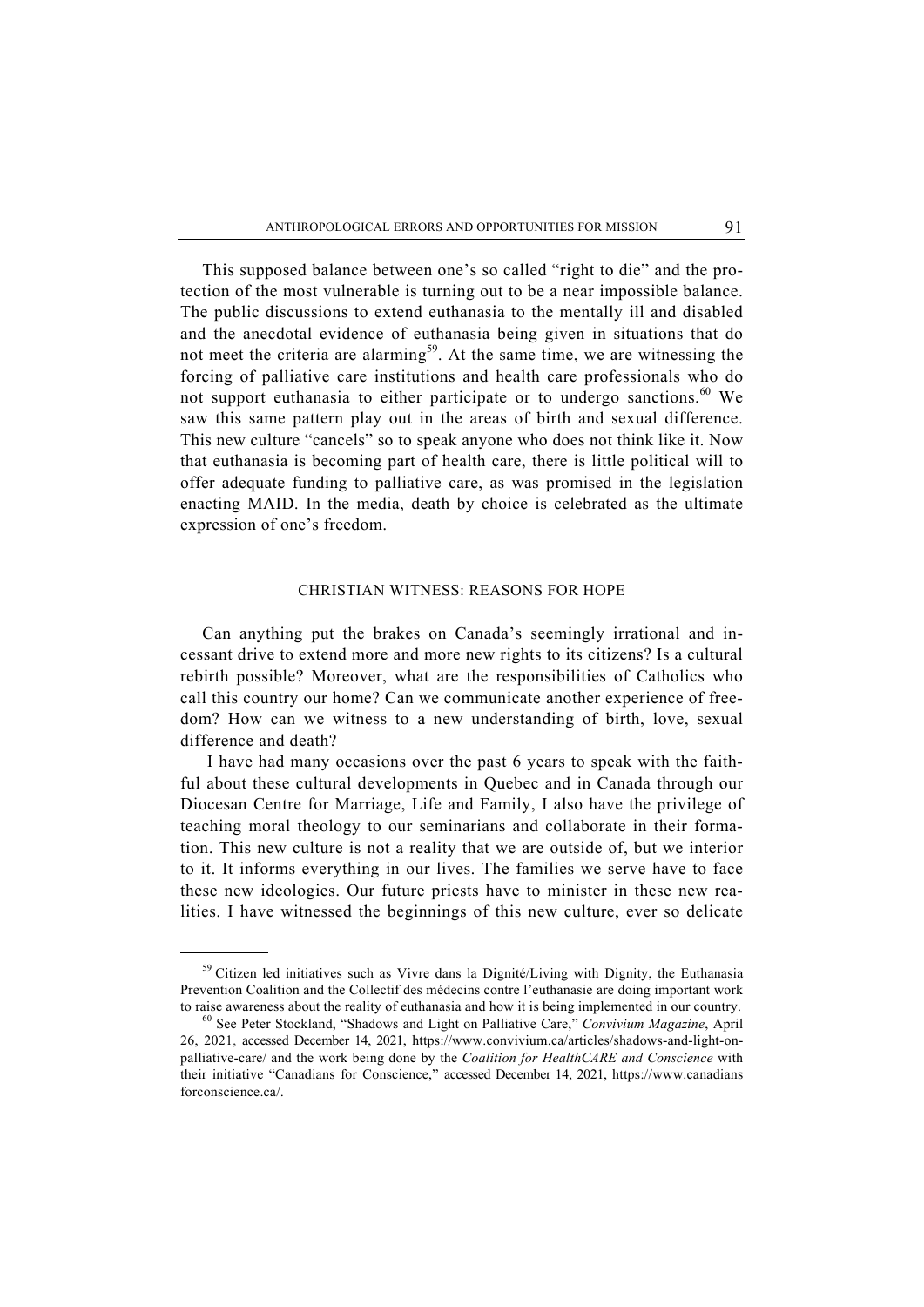and in need of nourishment and strengthening, in the people, families and communities I have had the privilege to meet. My hope comes from their witness of Christ's presence where I have glimpsed a new culture being borne within this so called "woke" one.

I would like to suggest two paths that I have found to be necessary and fruitful in this sphere of mission: the path of Christian judgment and the path of Christian witness.

First, the path of Christian judgment. Dialogue and debate in our culture are increasingly stifled. If one does not agree with the dominant political position, or if one ask questions to clarify, it is easy to be labeled as insensitive, politically incorrect or even racist or homophobic. For example, if you do not agree with the new language of gender theory, you are labeled anti-LGTBQ rather than as someone who may have sincere questions or who may have good reasons for espousing a different anthropology. This lack of ability to ask questions and lack of spaces of discussion stifles our Christian families and communities and prevents a Christian reading — or judgment on the questions at hand. Without these spaces for judgment, we end up accepting the dominant view and fail to discover the relevance of faith to these very important issues of life, love and death, for example.

How can we begin to judge these cultural trends with the intelligence of faith? I have found Pope John Paul II's approach in *Veritatis Splendor* to be particularly helpful when trying to think with my students about these "new rights." It is a method of judgment that he uses throughout the document in his analysis of errors in recent moral theology. It is summarized in n. 34:

If we wish to undertake a critical discernment of these tendencies — a discernment capable of acknowledging what is legitimate, useful and of value in them, while at the same time pointing out their ambiguities, dangers and errors — we must examine them in the light of the fundamental dependence of freedom upon truth, a dependence which has found its clearest and most authoritative expression in the words of Christ: "You will know the truth, and the truth will set you free"  $\left( \text{Jn } 8:32 \right)$ .<sup>61</sup>

In a word, this method of judgment begins by affirming what is positive, then asking what is ambiguous and finally, naming what is dangerous or mistaken in the position. It also calls one to examine their own experience

<sup>61</sup> John Paul II, Encyclical Letter *Veritatis Splendor,* August 6, 1993, Holy See, accessed December 14, 2021, https://www.vatican.va/content/john-paul-ii/en/encyclicals/documents/hf\_jp-ii\_ enc\_06081993\_veritatis-splendor.html.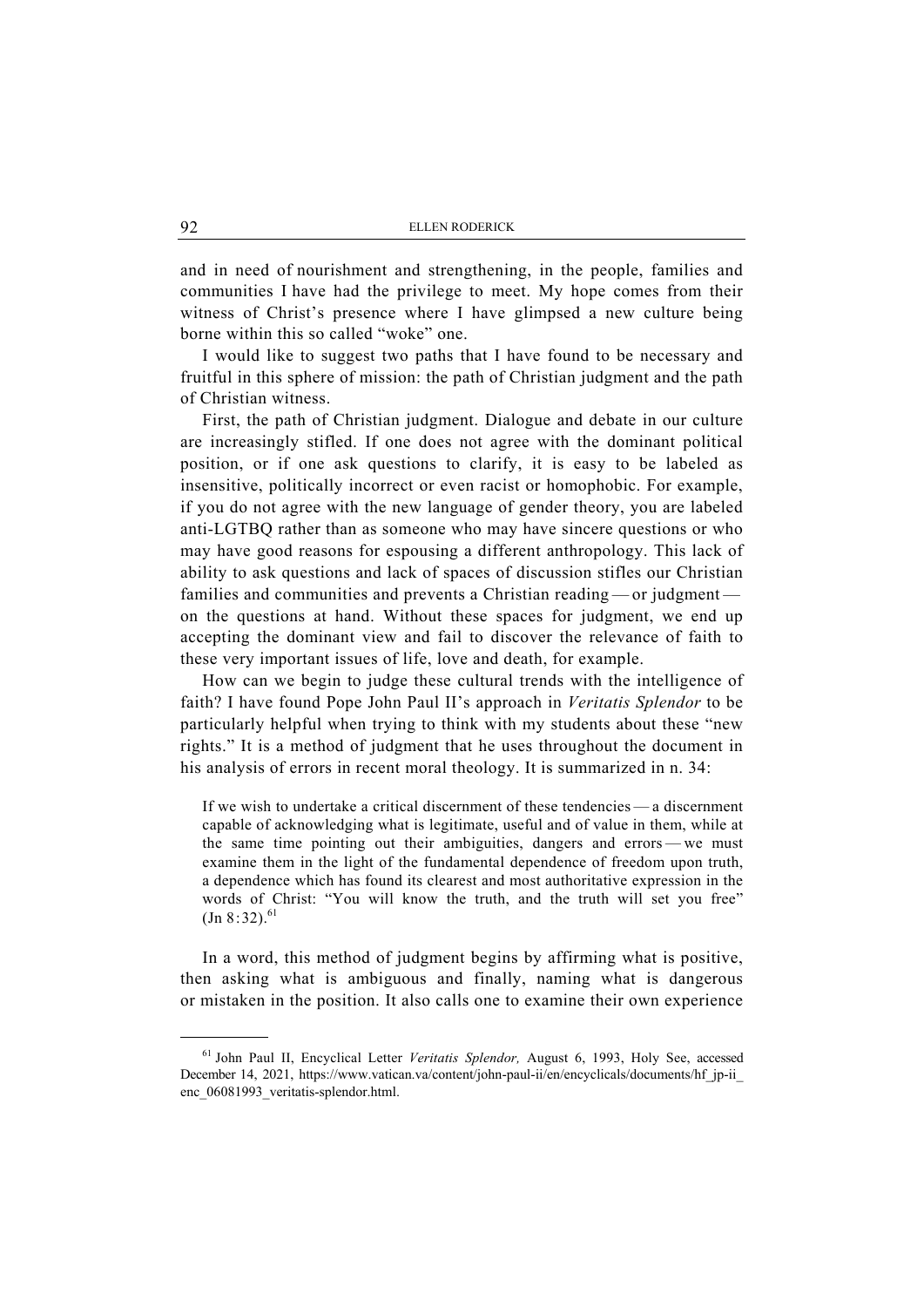of freedom and its relationship with the Christian experience and to put it in dialogue with the alternative views of freedom being espoused. The critical judgment to which we are called begins with an affirmation of what is positive, if at all possible. For example, this exercise could be done with any of the examples above regarding changes to our understanding of birth, love, sexual difference and death. What is the desire behind this affirmation, this law, this so-called right? What, if anything, is legitimate, useful and of value? What is trying to be affirmed? What understanding of freedom, happiness and meaning is being affirmed? Then, we proceed with the questions we have about the issue: what is ambiguous in this position or anthropology? What remains vague? Lastly, we ask: what are the dangers and errors in this proposal? What is dangerous in how this proposal understands what it means to be human? What it is to be created male and female? What is missing or inadequate in this understanding of freedom or dignity? Etc. The creation of communities of discussion and reflection, spaces where we can be free to think and to ask questions, is of utmost importance for Christians today to respond intelligently to the challenges at hand.

Applying this method in discussing these new "anthropological errors," I find people are grateful to have a way of making sense of a situation that seems to allow space for a judgment that moves beyond a simple — and even necessary — condemnation. Instead of stopping at condemnation, this method brings the whole of the Christian experience to bear on the issue in question.

Is this approach naïve? Perhaps. But Pope John Paul II had good reason for proposing it. When asked about the impact of Enlightenment philosophies and Marxism on Christian Europe, John Paul II began by putting at the center of his reflections the *mysterium iniquitatis*: the coexistence of good and evil. Human history, notes John Paul II, is "the theatre of the coexistence of good and evil."62 The parable of the wheat and the weeds growing side by side was an apt image of this mystery. "Evil is always the absence of some good which ought to be present in a given being; it is a privation. It is never a total absence of the good. The way in which evil grows from the pure soil of good is a mystery. . . . So, if evil exists alongside good, good perseveres beside evil and grows, so to speak, from the same soil, namely human nature. This has not been destroyed, and has not become totally corrupt, despite original sin. Nature has retained its capacity for good, as history confirms."<sup>63</sup>

 $62$  See note 3, 4.

 $63$  Ibid.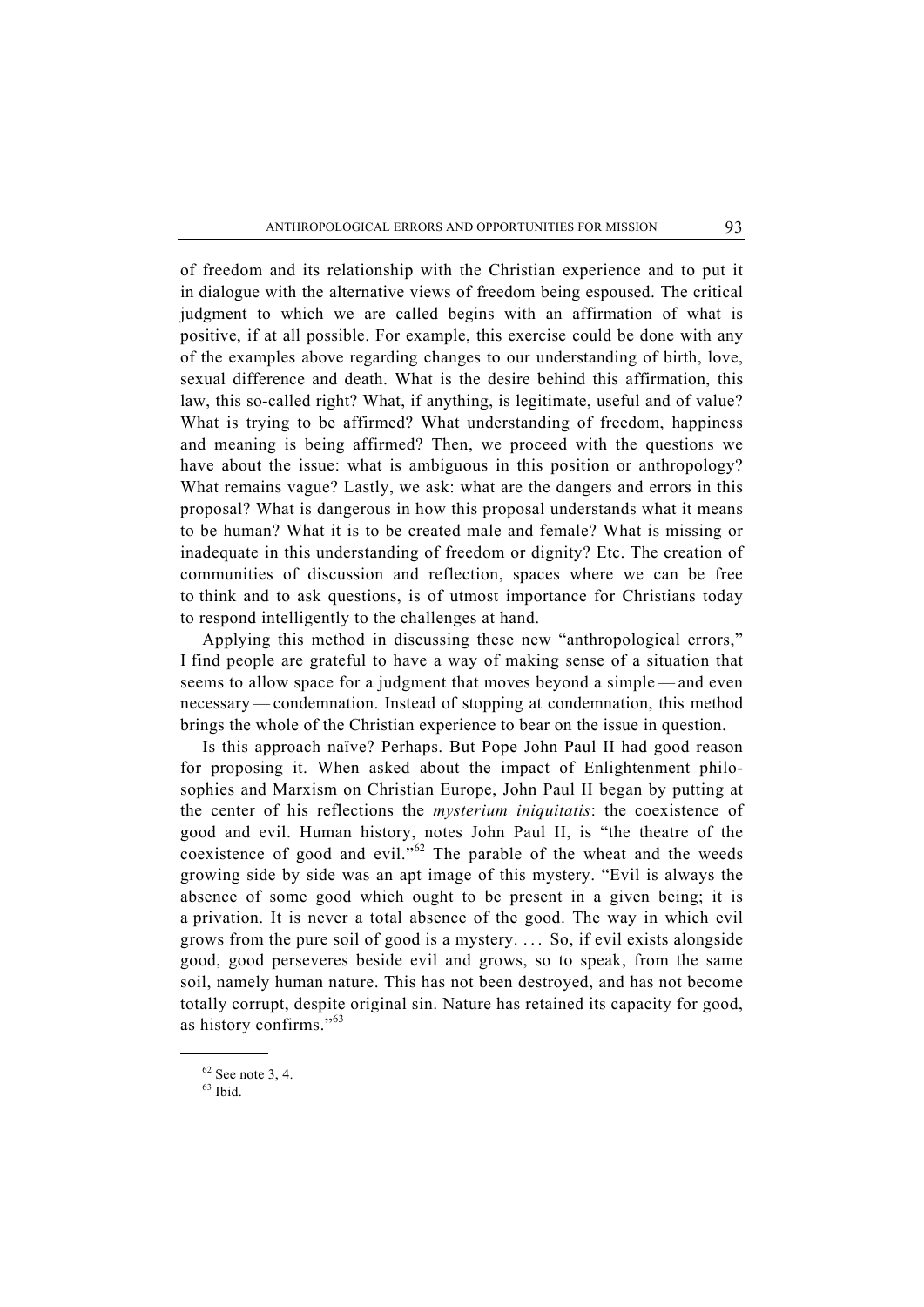It is worth noting in this discussion about Christian witness in woke culture that human nature retains its goodness. It is never completely destroyed. The human heart, we could say, always retains some memory of its origin in God, some desire for truth, goodness and beauty.<sup>64</sup> John Paul II's proposal of a method of judging cultural and moral problems is rooted in this affirmation and trust in the heart of the human person.

What is the relationship between the strengthening of Christian judgement and the birth of a new culture? In his refreshing analysis of Christian culture which was born in his experience working with young people in Italy, Luigi Giussani offers the beginning of an answer. He suggests that a new culture will be generated by Christians reflecting on the encounter they have had with Christ, rather than correct arguments about moral norms (which is not to say that they are not important). "The new culture," writes Luigi Giussani, "is a vision of the world- from the self to the Eternal- that starts off from an encounter you have had from an event that you are part of, from your coming across a Presence, not from books you read or ideas you hear."<sup>65</sup> To help ourselves grow in this awareness of Christ's Presence and the change it brings to life, we need to foster opportunities for discussion and reflection on our experience of faith. These are essential to grow in awareness of the novelty that Christ brings into our lives and our way of understanding, for example, birth, love, being a man or woman, and death. "This new awareness judges all the relationships of life and makes us able to love every bit of truth left in anyone, with a positivity and a critique unknown to the world."<sup>66</sup>

The second path for hope is that of Christian witness. How is it possible to witness to our faith in such a culture? When asked about the life of the Church in the Third millennium in an interview, Angelo Cardinal Scola began by noting that the Church everywhere lacks confidence regarding how to effectively evangelize in the third millennium. "Pope Francis is right to say that we are not facing an era of change, but a change of era."<sup>67</sup> "We all have the perception that a historical era has ended, but cannot imagine what humanity in the third millennium will be like," he continued. "The problem is that Catholicism in general . . . has not yet figured out how to witness the

 <sup>64</sup> Cf. Joseph Ratzinger, *On Conscience* (San Francisco: Ignatius Press, 2007). 65 Luigi Giussani, *Generating Traces in the History of the World: New Traces of the Christian Experience* (Montreal: McGill Queens University Press, 2010), 112. 66 Ibid., 106.

 $67$  Ibid.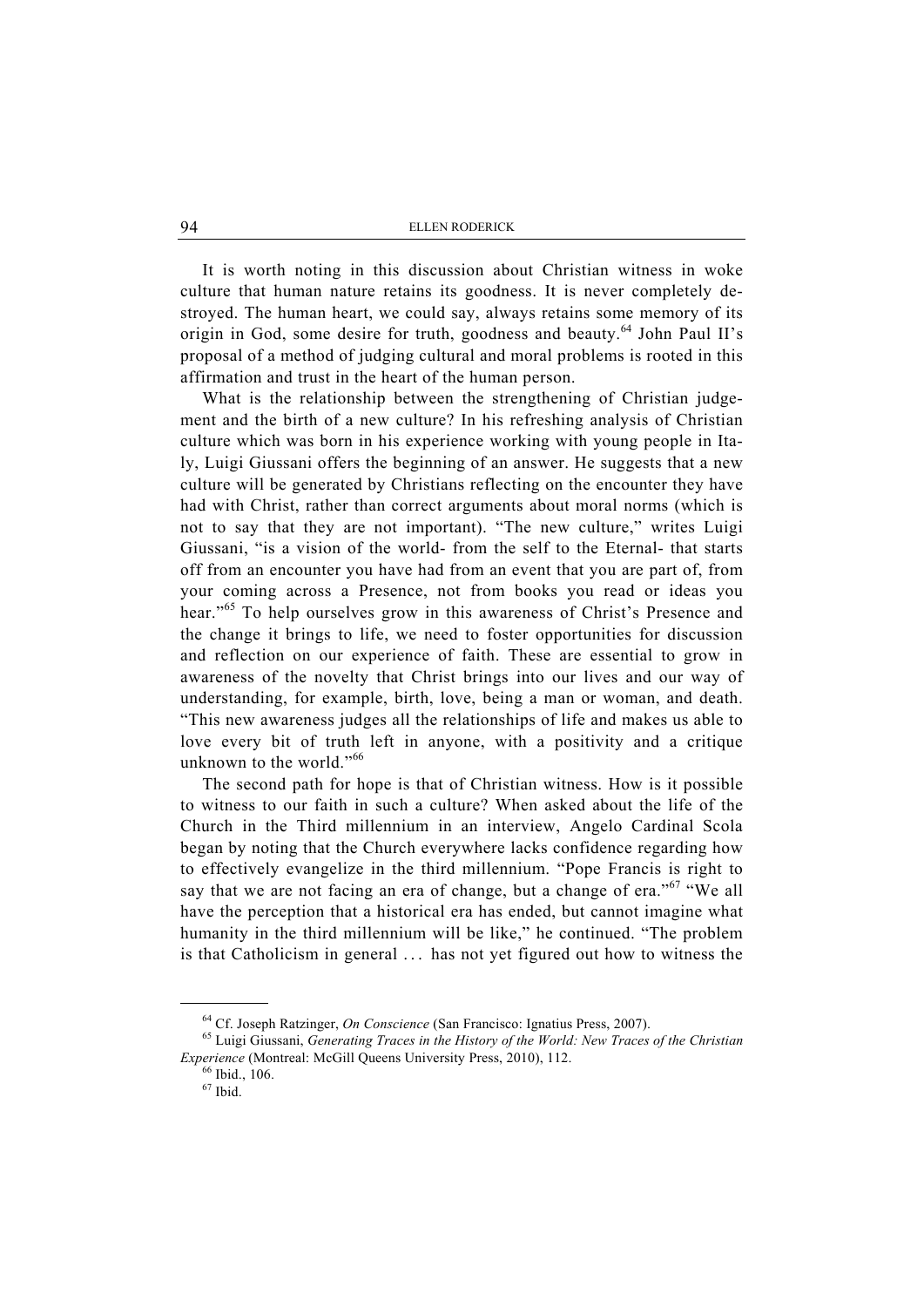faith in a pluralistic society."68 What will this witness look like? What form will it take? The description of the early Christians from the Epistle to Diognetus points to something both new and old in the way Christians have always been present in the world. I believe it indicates a path for how Christians are called to witness in this culture of "woke": Let us look an excerpt from this letter and then I will offer a few concluding remarks.

Christians are indistinguishable from other men either by nationality, language or customs. They do not inhabit separate cities of their own, or speak a strange dialect, or follow some outlandish way of life. Their teaching is not based upon reveries inspired by the curiosity of men. Unlike some other people, they champion no purely human doctrine. With regard to dress, food and manner of life in general, they follow the customs of whatever city they happen to be living in, whether it is Greek or foreign. And yet there is something extraordinary about their lives. They live in their own countries as though they were only passing through. They play their full role as citizens, but labor under all the disabilities of aliens. Any country can be their homeland, but for them their homeland, wherever it may be, is a foreign country. Like others, they marry and have children, but they do not expose them. They share their meals, but not their wives.<sup>69</sup>

Christians here are seen as ones who live amidst their fellow citizens in lands that codified what we could call anthropological errors, but who witnessed to something "extraordinary" in their lives. What was extraordinary? It was the way they lived the simple things in life. This newness was glimpsed precisely in the ways in which they understood childhood (they did not kill their babies while others did), love and sexual difference (they lived marriage with mutual fidelity while others "shared their wives") and death (they did not kill their elderly and sick but cared for them). Is this the same path that we are asked to take? Do we witness to a different way of life in the simple things that make up daily life? I have seen this being borne around me, in how Christians live family life, welcome vulnerable pregant and patients, I am witnessing a new extraordinary new culture being borne within the old one here in Canada.

Yes, our Christian presence in today's culture has need of both judgment and witness. Our belief in Christ needs to become a truth that takes flesh in our lives. "For our faith has an irreconcilable anthropological, social and

<sup>68</sup> Cardinal Angelo Scola with Luigi Geninazzi, *Betting on Freedom, My Life in the Church* (Washington, DC: Catholic University of America Press, 2021), 101. 69 Mathetes, "The Epistle of Mathetes to Diognetus," *Ante-Nicene Fathers,* vol. 1, ed. Alexan-

der Roberts, James Donaldson, and A. Cleveland Coxe (Buffalo, NY: Christian Literature Publishing Co., 1885). Revised and edited for New Advent by Kevin Knight. New Advent, accessed December 14, 2021, http://www. newadvent.org/fathers/0101.htm.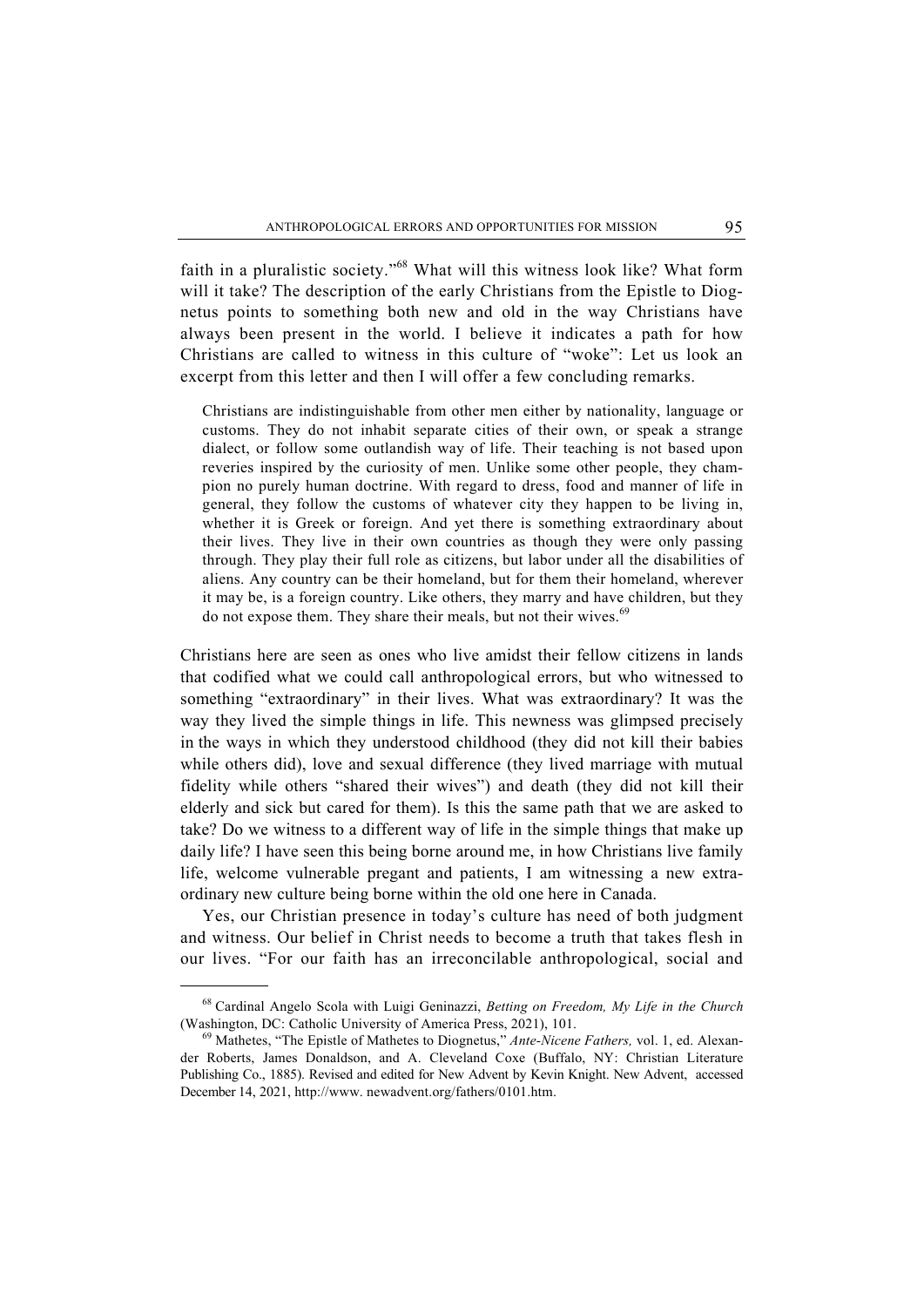cosmological value," continues Scola, "whose implications must be deepened on the personal and communal level and proposed to everyone."<sup>70</sup> The method of witness of the early Christians indicates for us a path forward. One can only hope that the Synodal path proposed for the Church over the next few years will help lay Christians deepen their appreciation of the baptismal identity and their need for silence and adoration, as Pope Francis has suggested, so we can be strengthened in our ability to witness to Christ in this challenging era. $71$ 

# **CONCLUSION**

In conclusion, my thoughts return to the prophet Daniel at the end of this reflection on Canada's woke culture and her anthropological errors. Oh Canada, "you have not humbled your heart, though you knew all this, but you have lifted up yourself against the Lord of heaven" (Dan 5:22). Putting aside God, you seek the gods of freedom, "but the God in whose hand is your breath, and whose are all your ways you have not honored" (Dan 5:23). You have forgotten your Creator and no longer acknowledge that your rights are a gift, that your freedoms are a gift. May St. Jean de Brebeuf and the Canadian Martyrs, St. Kateri Tekakwitha, St. Brother Andre, and the Servants of God George and Pauline Vanier, pray for us who are invited to be Christian witnesses in this land, that the awareness of being loved by Christ may make us fruitful missionaries so that all may discover the true freedom for which Christ has set us free.

 $70$  See note 67, 102.

<sup>71</sup> Pope Francis has emphasized that the renewal he desires for the Church through the synodal path is rooted in the deepening appreciation for our baptismal identity and also that this path must be rooted in silence and adoration. He stresses both of these points in his homily launching the synodal path, as well as the speech he gave to introduce the synod. See Pope Francis, "Homily for the Opening of the Synodal Path," October 10, 2021, Holy See, accessed December 14, 2021, https://www.vatican.va/content/francesco/en/homilies/2021/documents/20211010-omelia-sinodovescovi.html, and "Moment of reflection for the beginning of the synodal journey," October 9, 2021, Holy See, accessed December 14, 2021, https://www.vatican.va/content/francesco/en/events/ event.dir.html/content/vaticanevents/en/2021/10/9/apertura-camminosinodale.html.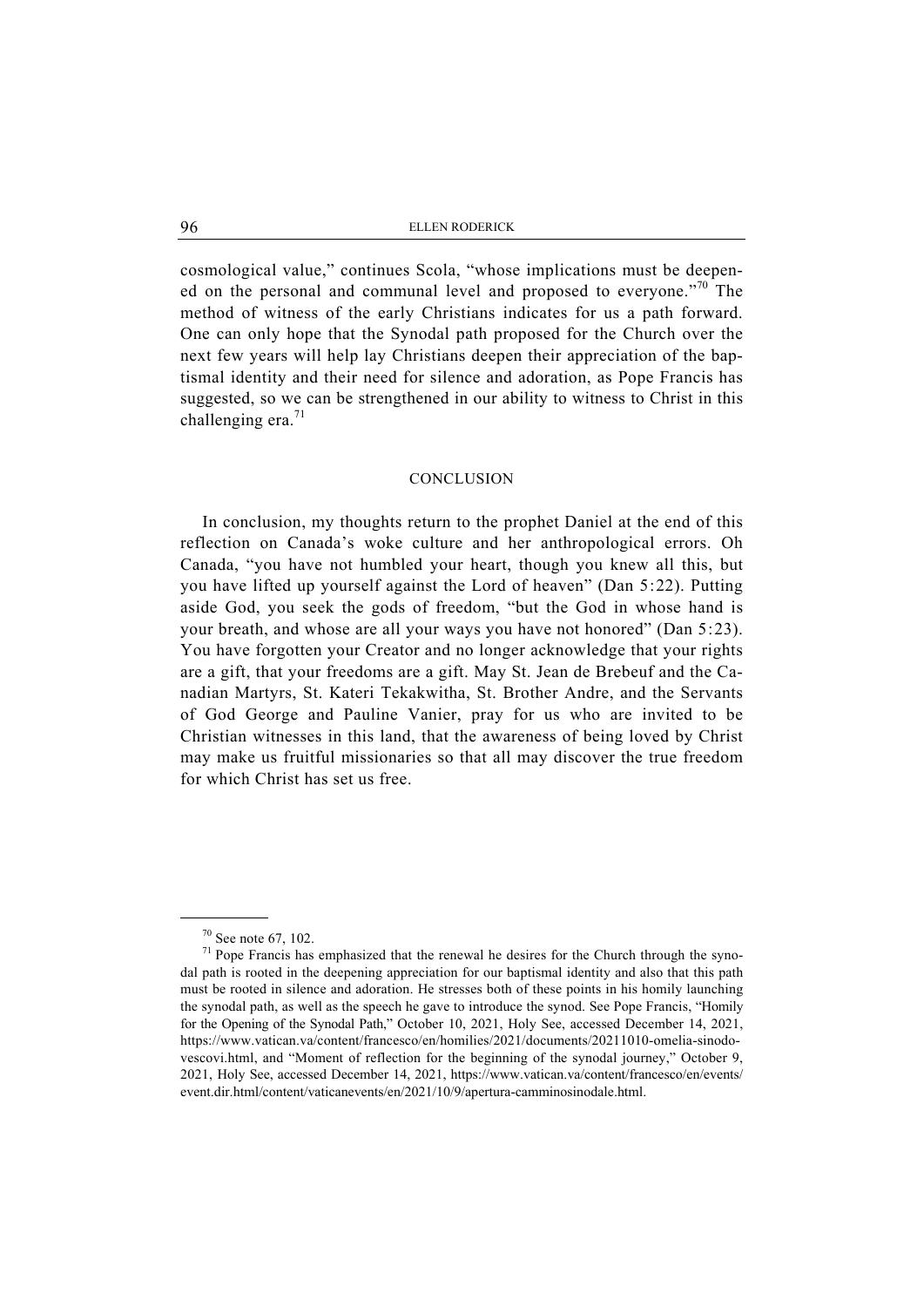#### **REFERENCES**

- Abortion Rights Coalition Canada. "Abortion Rights in Canada Position Paper 22," May 2017. Abortion Rights Coalition Canada. Accessed December 14, 2021. https://www.arcccdac.ca/wp-content/uploads/2020/06/22-Late-term-Abortions.pdf.
- Aja, Romano. "A History of 'Wokeness'." *Vox Magazine*, October 9, 2020. Accessed December 14, 2021. https://www.vox.com/culture/21437879/stay-woke-wokeness-history-origin-evolutioncontroversy.
- "As It Happens." *CBC Radio*. February 26, 2014. Accessed December 14, 2021. https://www. cbc.ca/radio/asithappens/as-it-happens-thursday-edition-1.2973643/trudeau-on-why-he-spushing- for-physician-assisted-dying-1.2974511.
- Barron, Robert. "Has Liberalism Failed? Bishop Barron Presents: A Conversation Featuring David Rubin." Video. Premiered November 2, 2020, https://www.youtube.com/watch? v=tctSwn04VR8.
- Bennett, Andrew. "Conversion Therapy Bill Off Target." *Convivium Magazine*, March 22, 2021. Accessed December 14, 2021. https://www.convivium.ca/articles/conversion-therapy-billoff-target/.
- Benny, Chan, and Margaret Somerville. "Converting the Right to Life to the Right to Physician Assisted Suicide and Euthanasia: An Analysis of Carter v. Canada (Attorney General), Supreme Court of Canada)." *Medical Law Review*, 2016 June; 24(2): 143–175. Accessed December 14, 2021. https://www.ncbi.nlm.nih.gov/pmc/articles/PMC4914707/.
- Bonnette, Kathleen. "Catholics: Embrace being woke: it's part of our Catholic tradition." *America: The Jesuit Review.* May 26, 2021. Accessed December 14, 2021. https://www.america magazine.org/politics-society/2021/05/26/wokeness-pastoral-cycle-see-judge-act-240639.
- Boyes, Roger. "Justin Trudeau, Canada's Wizard of Woke Has Lost His Magic." *The Times,* October 23, 2019. Accessed December 14, 2021. https://www.thetimes.co.uk/article/ justin-trudeau-canadas-wizard-of-woke-has-lost-his-magic-8tz0p303m.
- Burnett, Margaret. "A History of Abortion in Canada: The Quest for Women's Reproductive Rights." *The Journal of Obstetrics and Gynecology of Canada*, vol. 41, Supplement 2, 293-295. Accessed December 14, 2021. https://www.jogc.com/article/S1701-2163(19)30737- 6/fulltext.
- *Canadian Charter of Rights and Freedoms.* Justice Laws Website. Accessed December 14, 2021. https://laws-lois.justice.gc.ca/eng/const/page-12.html.
- Canadian Conference of Catholic Bishops. "Statements regarding the Indian Residential Schools and the Truth and Reconciliation Commission (TRC)." Canadian Conference of Catholic Bishops (CCCB). Accessed December 14, 2021. https://www.cccb.ca/indigenouspeoples/indian-residential-schools-and-trc/.
- Cardus Family. "The Canadian Marriage Map*.*" June 23, 2020. Cardus. Imagination toward a Thriving Society. Accessed December 14, 2021. https://www.cardus.ca/research/family/ reports/ the-cana dian-marriage-map/.
- Cardus Family Study, "A Positive Vision For Child Care Policy Across Canada." January 21, 2019. Cardus. Imagination toward a Thriving Society. Accessed December 14, 2021. https:// www.cardus.ca/research/family/reports/positive-vision-for-child-care-policy-across- canada/.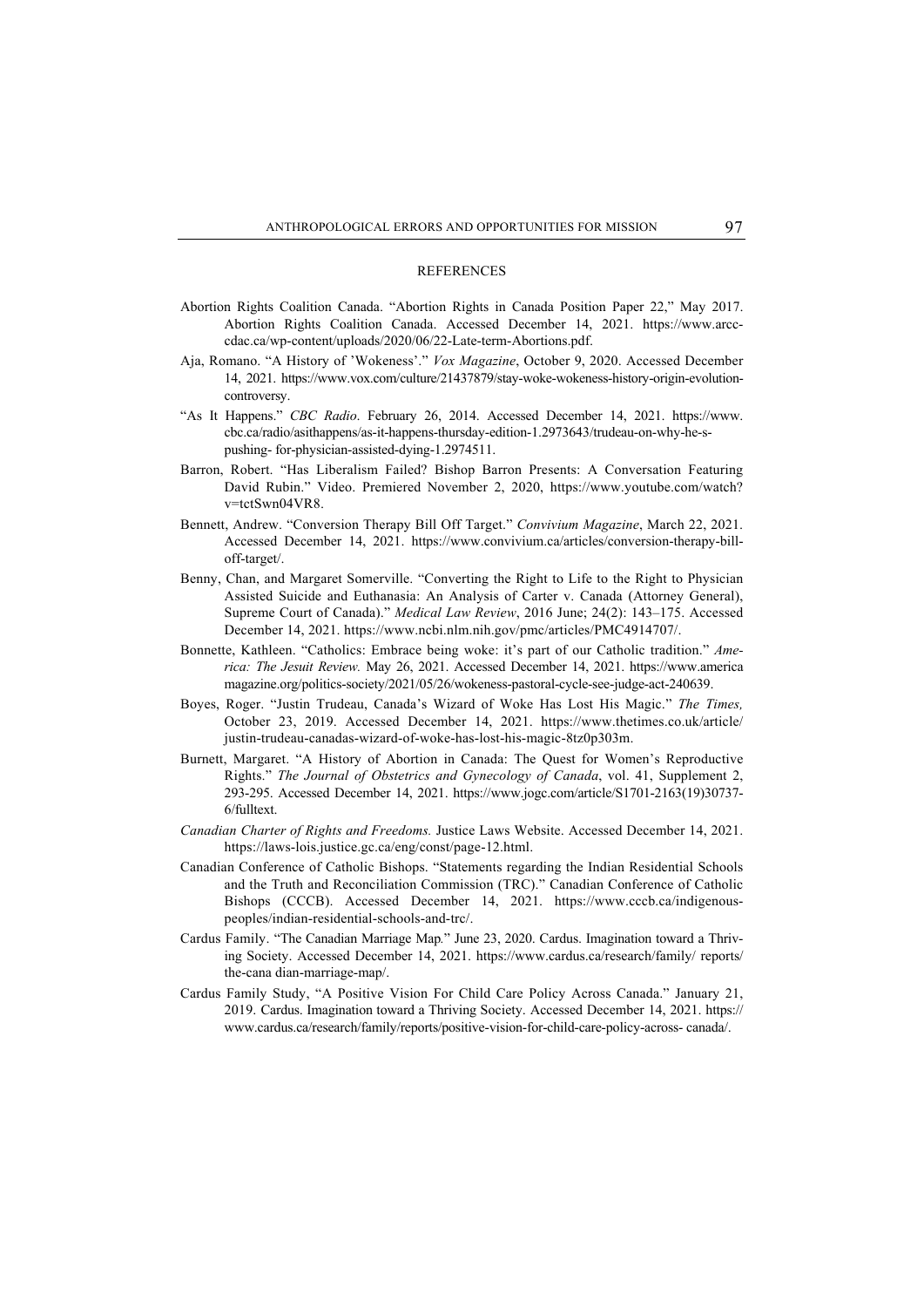- Carron, Julian. *Disarming Beauty Essays on Faith, Truth, and Freedom.* Indiana: University of Notre Dame Press, 2007.
- Cartabia, Marta. "The Challenges of 'New Rights' and Militant Secularism, Universal Rights in a World of Diversity. The Case of Religious Freedom." Pontifical Academy of Social Sciences, Acta 17, 2012. Accessed December 14, 2021. http://www.pass.va/content/ dam/scienze sociali/pdf/acta17/acta17-cartabia.pdf.
- Coaston, Jane. "The Intersectionality Wars." *The Vox Magazine*, May 28, 2019. Accessed 23.02. 2022. https://www.vox.com/the-highlight/2019/5/20/18542843/intersectionality-conservatismlaw-race-gender-discrimination.
- Columbia University News Website. "What is Critical Race Theory and Why is Everyone Talking About it?." *Columbia University News.* July 1, 2021. Accessed December 14, 2021. https://news.columbia.edu/news/what-critical-race-theory-and-why-everyone-talking-about-it-0.
- Courts of British Columbia. Case A.B v. C.D. January 10, 2020. Accessed December 14, 2021. https://www.bccourts.ca/jdb-txt/ca/20/00/2020BCCA0011.htm.
- Department of Justice Government of Canada. "Canada's new medical assistance in dying (MAID) law*.*" Accessed December 14, 2021. https://www.justice.gc.ca/eng/cj-jp/ad-am/bk-di.html.
- Dreher, Rod. "Idols, Identity Politics and Lies of Our Age." Public Lecture at Patrick Henry College, March 25, 2021. Video. https://www.youtube.com/watch?v=3q3Omo2K2 m0&t= 721s.
- Dunn, Sheila, and Rebecca Cooke. "Medical Abortion in Canada: Behind the Times." *Canadian Medical Association Journal,* January 7, 2004; 186(1): 13-14. Accessed December 14, 2021. https://www.ncbi.nlm.nih.gov/pmc/articles/PMC3883814/.
- Egale Canada Human Rights Trust. "Grossly Indecent. Confronting the Legacy of State Sponsored Discrimination Against Canada's LGBTQI2S Communities Executive Summary" (2017). Egale Canada Human Rights Trust. Accessed December 14, 2021. https://egale.ca/ wpcontent/uploads/2017/11/Just-Society-Report-Grossly-Indecent-Executive-Summary.pdf.
- Farrow, Douglas. "The New Family Violence." *First Things Magazine.* August 5, 2019. Accessed December 14, 2021. https://www.firstthings.com/web-exclusives/2019/05/the-new-familyviolence.
- Forbes, Hugh Donald. *Multiculturalism in Canada: Constructing a Model of Multiculture with Multicultural Values.* New York: Palgrave Macmillian, 2019.
- Fortin, Jacey. "Critical Race Theory: A Brief History," *The New York Times*, November 8, 2021. Accessed December 14, 2021. https://www.nytimes.com/article/what-is-critical-race-theory.html.
- Francis, Pope. "Video Message of the Holy Father to mark the conclusion of the Plenary Assembly of the Pontifical Council for Culture." Video. Holy See. https://www.vatican.va/ content/francesco/en/messages/pont-messages/2021/documents/20211123-videomessagggioplenaria-pcc.html.
- Francis, Pope. "Homily for the Opening of the Synodal Path." October 10, 2021. Holy See. Accessed February 23, 2022. http://www.vatican.va/content/ francesco/en/homilies/2021/documents/ 20211010-omelia-sinodo-vescovi.html.
- Francis, Pope. "Moment of Reflection for the Beginning of the Synodal Journey." October 9, 2021. Holy See. Accessed December 14, 2021. https://www.vatican.va/content/francesco/en/events/ event.dir.html/ content/vaticanevents/en/2021/10/9/apertura-camminosinodale.html.
- Giussani, Luigi. *Generating Traces in the History of the World: New Traces of the Christian Experience.* Montreal: McGill Queens University Press, 2010.
- Giussani, Luigi, and Giovanni Testori, *The Meaning of Birth*. La Vergne: Slant Books, 2022.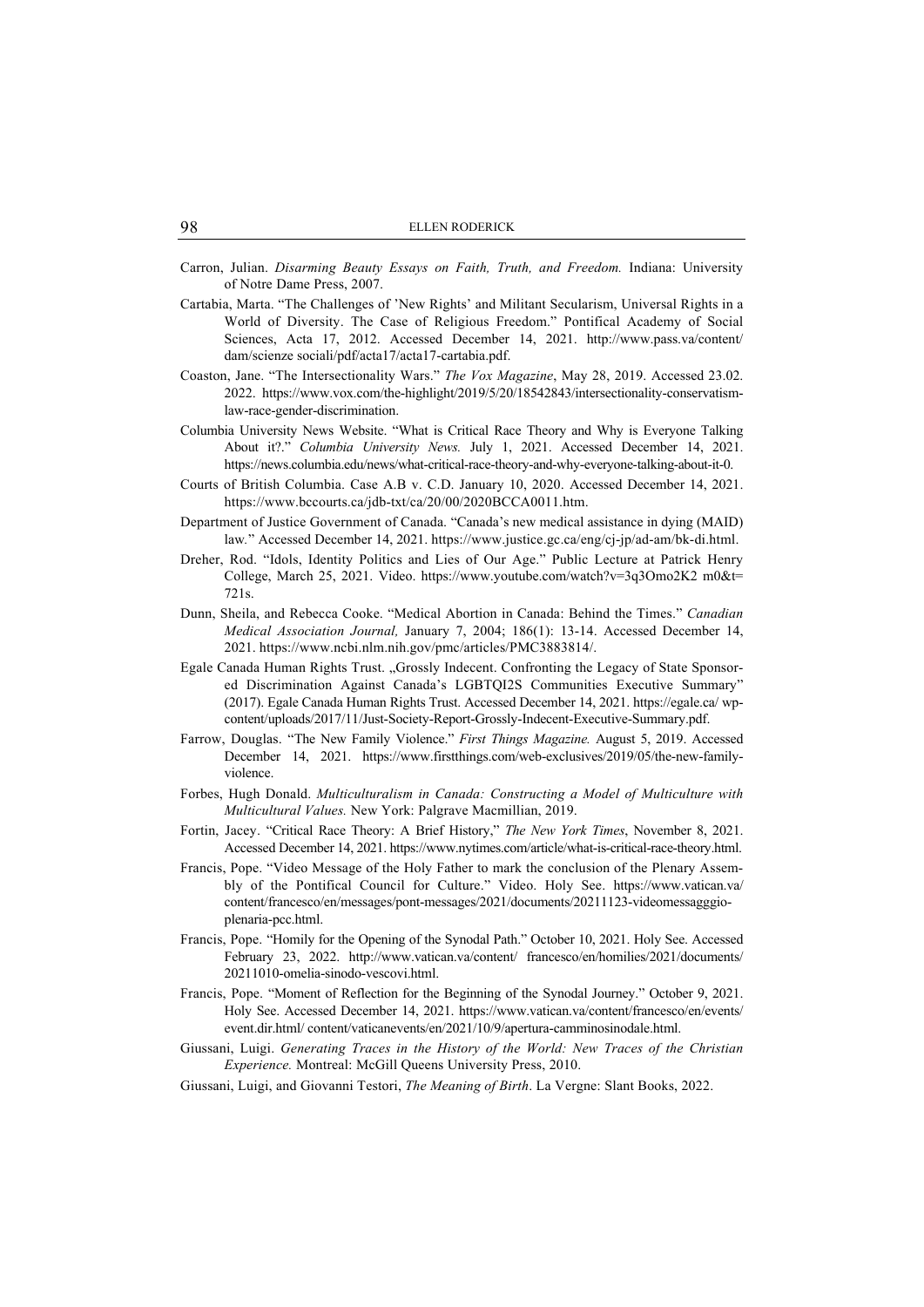- Government of Canada. "Bill C-4. Statutes of Canada 2021. Chapter 24. An Act to amend the Criminal Code (conversion therapy)." December 8, 2021. Accessed December 14, 2021. https:// www.parl.ca/DocumentViewer/en/44-1/bill/C-4/royal-assent.
- Grant, George. *Lament for a Nation: The Defeat of Canadian Nationalism.* Montreal: McGill-Queens University Press, 2005.
- "Thinking About Technology," *Communio: International Catholic Review* 28 (Fall 2001), 610- 626.
- Janel, George. "A Lesson on Critical Race Theory." *Human Rights Magazine*, January 11, 2021. Accessed December 14, 2021. https://www.americanbar.org/ groups/crsj/publications/human\_ rights\_magazine\_home/civil-rights-reimagining-policing/a-lesson-on-critical-race-theory/.
- John Paul II. Encyclical Letter *Centesimus Annus.* May 1, 1991. Holy See. Accessed December 14, 2021. https://www.vatican.va/content/john-paul-ii/en/encyclicals/documents/hf\_jp-ii\_enc\_ 01 051991\_centesimus-annus.html.
- John Paul II. Encyclical Letter *Veritatis Splendor.* August 6, 1993. Holy See. Accessed December 14, 2021. https://www.vatican.va/content/john-paul-ii/en/encyclicals/documents/hf\_jp-ii\_enc\_ 06081993\_veritatis-splendor.html.
- *Memory and Identity: Conversations at the Dawn of a Millenium. New York: Rizzoli, 2005.*
- Leblanc, Daniel. "Trudeau now says all Liberal MP's must vote pro-choice." *The Globe and Mail*  (Toronto) June 18, 2014. Accessed December 14, 2021. https://www theglobeandmail.com/ news/ politics/trudeau-says-all-liberals-mp-will-have-to-vote-pro-choice/article19218815/.
- Liberal Party of Canada, Justin Trudeau's 2021 Election Campaign Platform. "Forward For Everyone." September 1, 2021. Accessed December 14, 2021. https://liberal.ca/wp-content/ uploads/sites/292/2021/09/Platform-Forward-For-Everyone.pdf.
- MacKinnon, Leslie. "Justin Trudeau's abortion stance leaves Liberal ranks in confusion." *CBC News.* May 21, 2014. Accessed December 14, 2021. https://www.cbc.ca/news/politics/justintrudeau-s-abortion-stance-leaves-liberal-ranks-in-confusion-1.2648752.
- Marche, Stephen. "The Woke Will Always Break Your Heart." *The Atlantic Magazine.* October 3, 2019. Accessed December 14, 2021. https://www.theatlantic.com/ideas/archive/2019/10/ trudeaus- progressive-style/599203/.
- Mathetes. "The Epistle of Mathetes to Diognetus.*"* Ante-Nicene Fathers. Vol. 1, edited by Alexander Roberts, James Donaldson, and A. Cleveland Coxe. Buffalo, NY: Christian Literature Publishing Co., 1885. Revised and edited for New Advent by Kevin Knight. New Advent. Accessed December 14, 2021. http://www.newadvent.org/fathers/0101.htm.
- Mathie, William. "Abortion and the Crisis of Liberal Justice. George Grant on the Meaning of Roe v. Wade." *University Academics for Life, Proceedings of Life and Learning VIII*, 2008. Accessed December 14, 2021. http://www.uffl.org/vol%208/mathie8.pdf.
- Ministère de l'éducation du gouvernement du Québec. Sexuality Education. Accessed December 14, 2021. http://www.education.gouv.qc.ca/en/teachers/dossiers/sexualityeducation/content/ elementary/.
- Minister of Foreign Affairs, Government of Canada. "Feminist International Assistance Policy." Global Affairs Canada*.* Accessed December 14, 2021. https://www.international.gc.ca/worldmonde/issues\_development-enjeux\_developpement/priorities-priorites/policy-politique.aspx? lang=eng.
- Nathaniel, Peters, and Pierre Manent. "Europe and America After COVID: An Interview with Pierre Manent." *Public Discourse: A Journal of the Witherspoon Institute.* June 12, 2021. Accessed December 14, 2021. https://www.thepublicdiscourse.com/2021/06/76281/.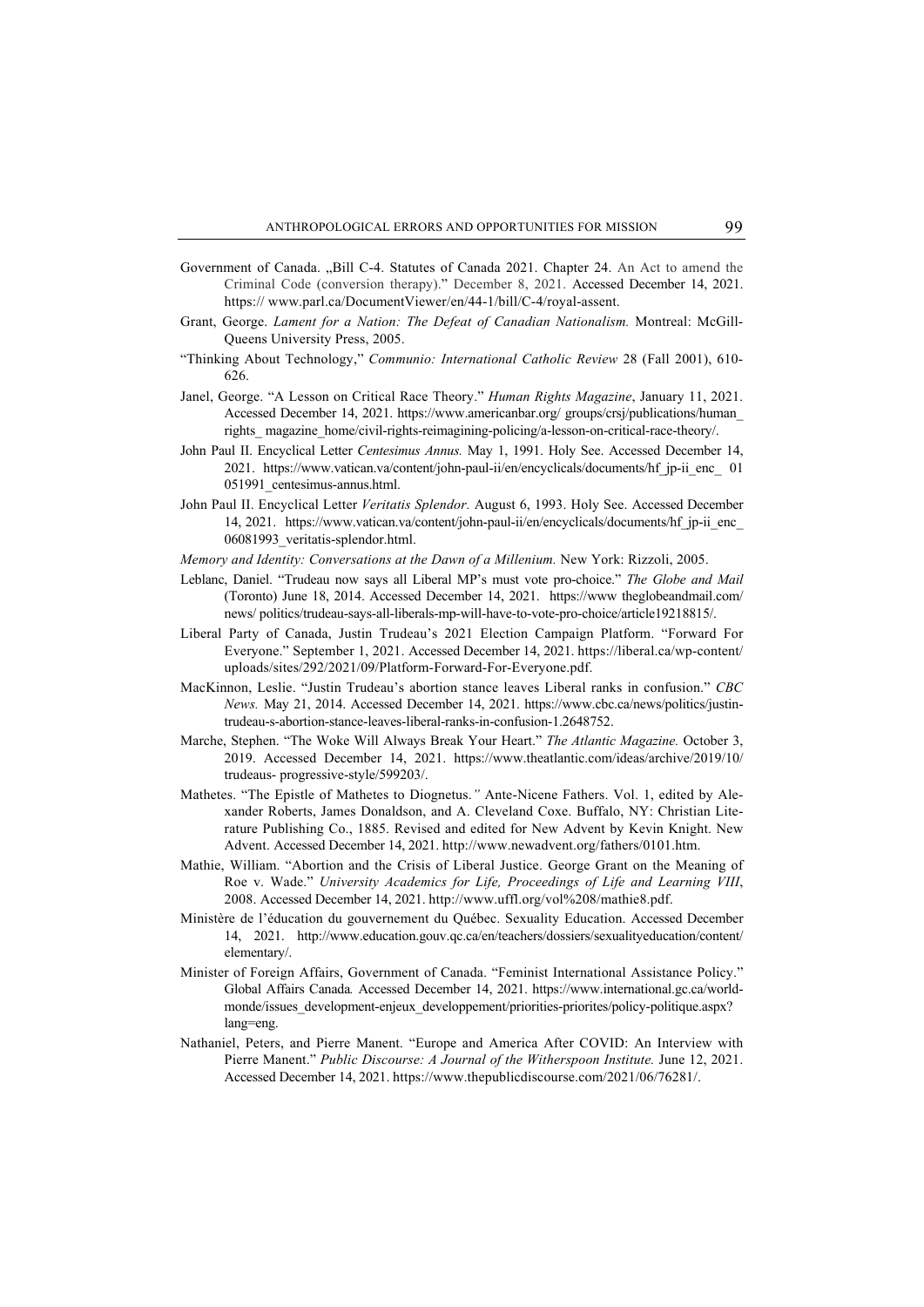- Office of the Prime Minister of Canada. "Prime Minister Announces Special Advisor for LGBTQ2 Issues." Press Release. November 15, 2016. Accessed December 14, 2021. https://pm.gc.ca/ en/news/ news-releases/2016/11/15/prime-minister-announces-special-advisor-lgbtq2-issues#: ~:text=The%20Prime%20Minister%2C%20Justin%20Trudeau,Government%20of%20Cana da's %20LGBTQ2%20agenda.
- "Remarks of Prime Minister Justin Trudeau to Apologies to LGBTQ2 Canadians." Press Release. November 28, 2017. Accessed December 14, 2021. https://pm.gc.ca/en/news/speeches/ 2017/11/28/remarks-prime-minister-justin-trudeau-apologize-lgbtq2-canadians.
- Potter, Andrew. "Introduction to the 40th Anniversary Edition. In George Grant. *Lament for a Nation: The Defeat of Canadian Nationalism*. Montreal: McGill-Queens University Press, 2005.
- Ratzinger, Joseph. *On Conscience.* San Francisco: Ignatius Press, 2007.
- Reynolds, Christopher. "Trudeau says his views have evolved and he is now totally prochoice." *The National Post* (Toronto). October 4, 2019. Accessed December 14, 2021. https:// national post.com/pmn/news-pmn/canada-news-pmn/trudeau-says-his-views-have-evolved-and-he-isnow-totally- pro-choice.
- Schindler, David L. "America's Technological Ontology and the Gift of the Given: Benedict XVI on the Cultural Significance of the *Quaerere Deum.*" *Communio: International Catholic Review 3*8 (Summer 2011), 237–278.
- Schutten, Andre. "Chief Concern with Conversion Therapy Law." Convivium Magazine, December 8, 2021. Accessed December 14, 2021. https://www.convivium.ca/articles/chief-concern- withconversion-therapy-law/.
- Scola, Angelo, and Luigi Geninazzi. *Betting on Freedom, My Life in the Church.* Washington, DC: Catholic University of America Press, 2021.
- Senate of Canada. "The Standing Senate Committee on Legal and Constitutional Affairs on Bill C-16, An Act to amend the Canadian Human Rights Act and the Criminal Code." May 17, 2017. Accessed December 14, 2021. https://sencanada.ca/en/Content/SEN/Committee/421/lcjc/ 53339-e.
- Spike-Online Magazine. "Justin Trudeau, Woke Wordsmith." May 5, 2021. Accessed December 14, 2021. https://www.spiked-online.com/2021/05/05/justin-trudeau-woke-wordsmith/.
- Steinmetz, Katy. "The Oxford English Dictionary Just Added 'Woke.' It's Older Than You Might Think." *Time Magazine.* June 25, 2017. Accessed December 14, 2021. https://time.com/ 4830959/oxford-english-dictionary-woke.
- Stockland, Peter. "Shadows and Light on Palliative Care." *Convivium Magazine.* April 26, 2021. Accessed December 14, 2021. https://www.convivium.ca/articles/shadows-and-light-on-pal liative-care/.
- Strachan, Owen. *Christianity and Wokeness: How the Social Justice Movement is Hijacking the Gospel — and the Way to Stop It.* Oregon: Blackstone Publishing, 2021.
- Strachan, Owen. "What Does it Mean to be 'Woke' and How Does Church Discipline Apply?" *Patheos*, October 14, 2021. Accessed December 14, 2021. https://www.patheos.com/blogs/ thoughtlife/2020/10/what-does-it-mean-to-be-woke-and-how-does-church-discipline-apply/.
- Supreme Court of Canada. "Bill C-14: An Act to Amend the Criminal Code and to Make Related Amendments to other Acts (medical assistance in dying)." Parliament of Canada. Accessed December 14, 2021. https://www.parl.ca/DocumentViewer/en/42-1/bill/C-14/royal-assent.
- Supreme Court of Canada. "Bill C-16: An Act to Amend the Canadian Human Rights Code and the Criminal Code." Department of Justice. Accessed December 14, 2021. https://www.justice. gc.ca/ eng/csj-sjc/pl/identity-identite/statement-enonce.html.